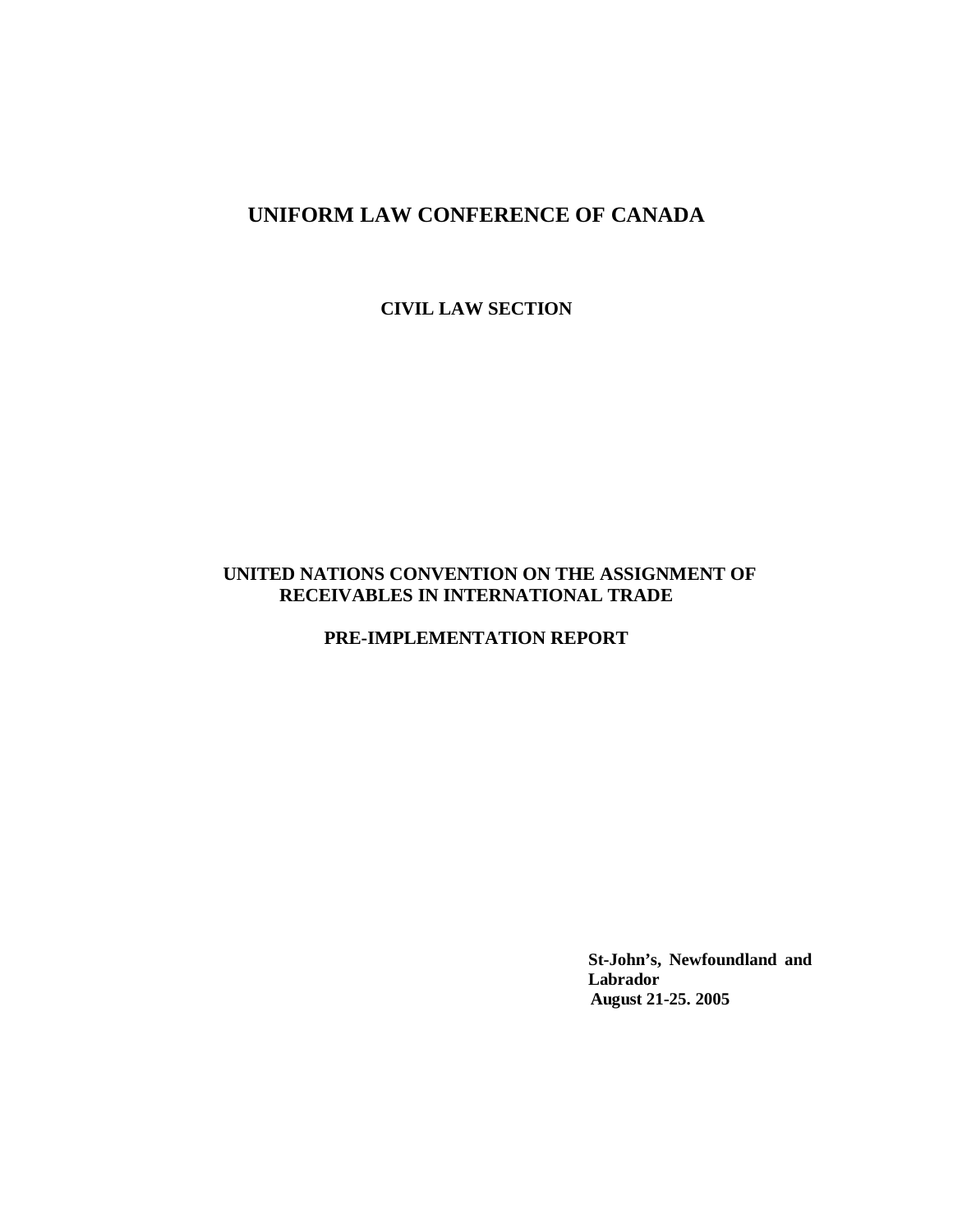United Nations Convention on the Assignment of Receivables in International Trade

Pre-Implementation Report

J. Michel Deschamps & Catherine Walsh

31 March 2005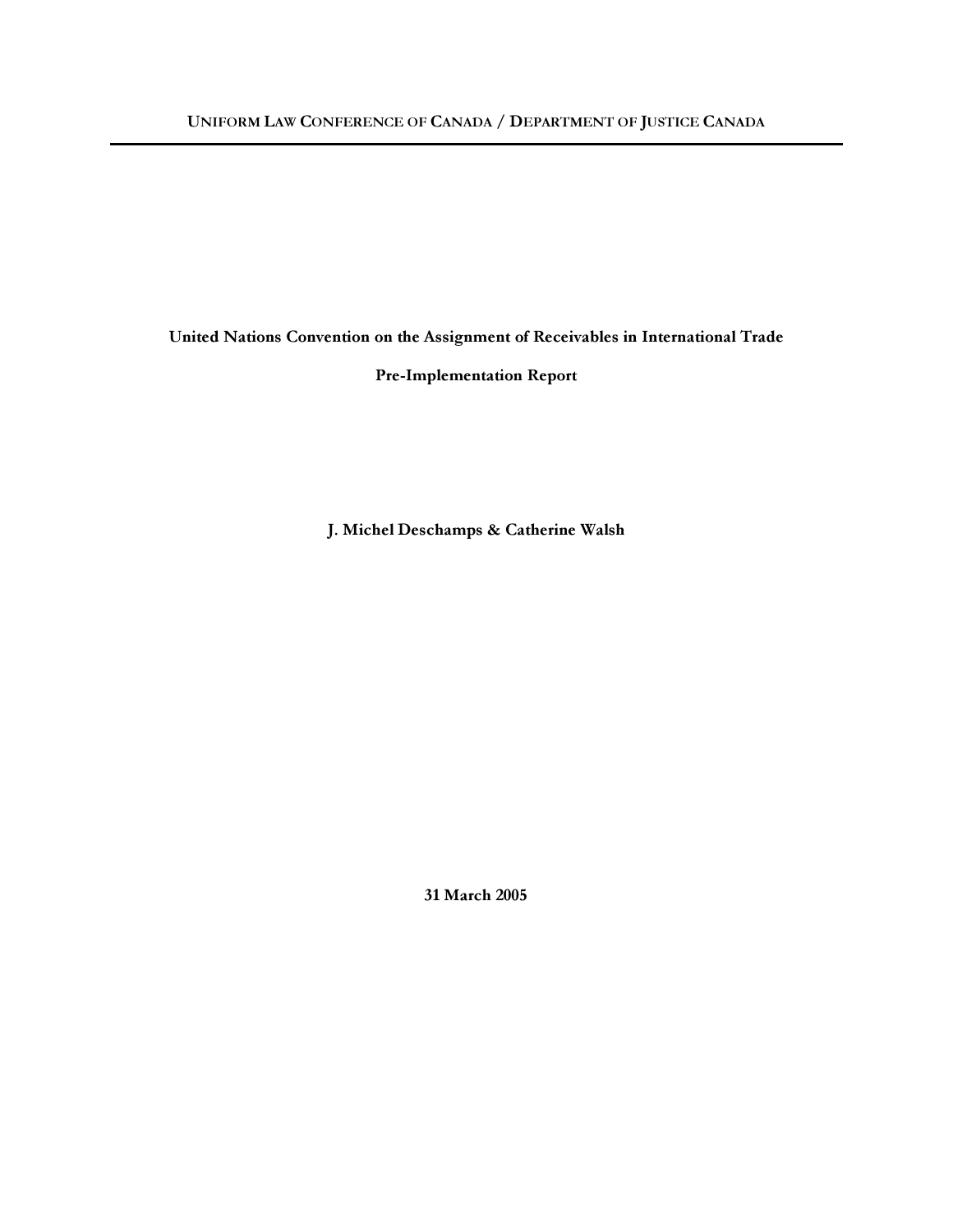### I. INTRODUCTION

#### A. Objective of the Convention

The United Nations Commission on International Trade Law (UNCITRAL) <sup>2</sup> was established by the General Assembly of the United Nations to further the harmonization, unification and modernization of the private commercial law of UN member countries in the interests of facilitating international trade. The subject of this report is a recent UNCITRAL product: the United Nations Convention on the Assignment of Receivables in International Trade (2001).<sup>3</sup> Adopted by the United Nations General Assembly and opened for signature in December 2001,<sup>4</sup> the Convention seeks to eliminate the prevailing uncertainties in the legal effectiveness of international receivables financing transactions through the establishment of a set of uniform rules.

### B. Terms of Reference of Pre-implementation Report

For the Convention to form part of Canadian law there must, of course, be implementing legislation that accords with Canada's constitutional division of powers – at the federal level for matters within federal legislative jurisdiction, and at the provincial level for matters within provincial jurisdiction. In this preimplementation report, the authors were asked to:

- 1 . Review the laws of Canadian jurisdictions, including civil, common and federal law, in light of the Convention and identify where modifications would be necessary or desirable for the Convention to be implemented;
- 2. Set out, in light of the laws of Canadian jurisdictions, the advantages and disadvantages of the options available under the Convention and make recommendations with respect to those options;

<sup>&</sup>lt;sup>1</sup> J. Michel Deschamps is a partner in the Montreal office of McCarthy, Tetrault. Catherine Walsh is a professor in the Faculty of Law of McGill University (since 2001); she was formerly a member of the Law Faculty of the University of New Brunswick (1981-2001). The authors were members of the Canadian delegation to the intergovernmental Working Group charged with developing the *United Nations Convention on the Assignment of Receivables in International Trade* which is the subject of this Report. Kathryn Sabo, Senior Counsel of the Private International Law Team at Canada's Department of Justice, was the head of the delegation.

 $2$  In addition to representatives from each of the 60 member states of the Commission, UNCITRAL and its various Working Groups comprise delegates from other member states of the United Nations who have observer status as do representatives of institutions and associations with an interest in the subject matter. Canada is now a member of the Commission though at the time the Receivables Convention was in train, it shared a seat with Australia and New Zealand on a rotating basis and participated in the Working Group as an observer. The distinction between member and observer status is minimized by UNCTIRAL's consensus-based decision making process.

 $3$  Hereafter: "the Convention" or "the Receivables Convention." The text of the Convention is reproduced in French and in English in Appendices A and B respectively of this Report. It is posted at the UNCITRAL website: www.uncitral.org. (under General Assembly Resolutions, 56<sup>th</sup> Session, 2001).

<sup>&</sup>lt;sup>4</sup> GA resolution 56/81 of 12 December 2001 (reproduced in Appendices A and B). To date, the Convention has garnered three signatures: Luxembourg (12 June 2002), Madagascar (24 September 2003), United States of America (30 December 2003). For authoritative current status information, go to http://untreaty.un.org.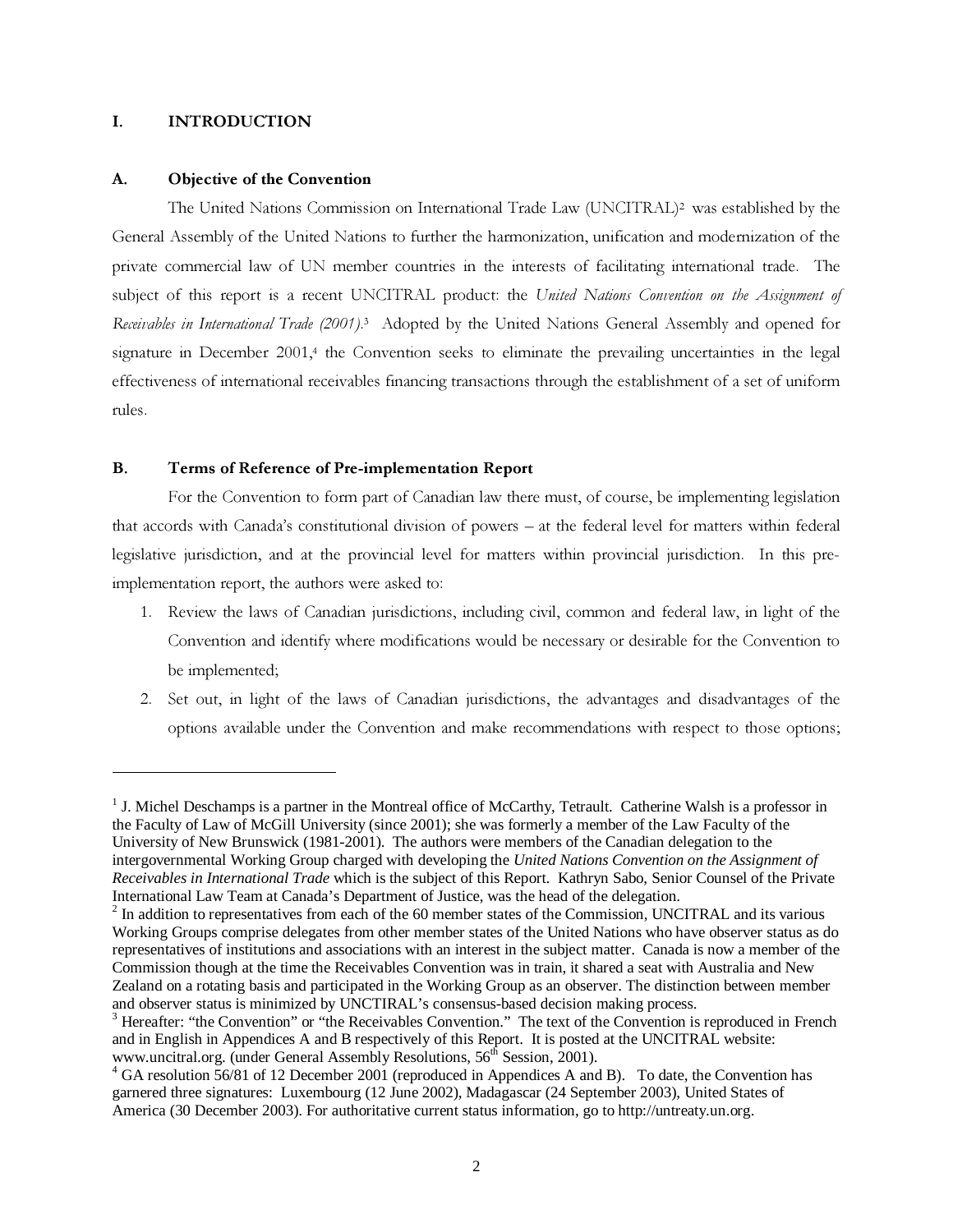and

3. Assess to the extent possible the impact on Canadian law and practice of the implementation of the Convention in Canada and draws conclusions and make recommendations in that respect.

### C. Terminology

The term *assignment* is defined broadly in the Convention to cover both the outright sale of receivables and the transfer or creation of rights in receivables as security.<sup>5</sup> The term *assignor*<sup>6</sup> refers to the creditor under the original contract<sup>†</sup> that gives rise to the assigned receivable. The term assignee<sup>8</sup> refers to the new creditor under the assignment contract who may be either a secured creditor or a purchaser depending on whether the transaction is by way of security or sale. Debtor is the obligor under the original contract.<sup>9</sup> Receivable means any contract-generated right to payment of a monetary sum.<sup>10</sup>

The authors will use the terminology of the Convention throughout this Report. That is to say, unless otherwise indicated, the term *assignment* denotes an assignment by way of security or sale, and therefore incorporates both an assignment and a hypothec in Quebec parlance and an assignment and a security interest in the parlance of the other provinces and the territories. Similarly, the term assignor includes both a seller of receivables and a person who grants security in receivables; the term assignee includes both a buyer of receivables and a person holding a security right over receivables; and the term debtor means the person obligated to the assignor on an assigned receivable (the "account debtor" in PPSA parlance). Finally, the term receivable means what would be referred to as a monetary "claim" in Code parlance and an "account" in the parlance of the other provinces and the territories.

### D. Canadian Legal Framework Governing the Assignment of Receivables

In Canada, the legal framework governing the financing of receivables is an aspect of "Property and Civil Rights" and therefore falls within the exclusive legislative jurisdiction of the Provinces under section 16 of The Constitution Act, 1867. However, the federal Parliament has a limited power to legislate in the area ancillary to matters falling within federal legislative jurisdiction. Thus, the Financial Administration Act restricts the assignability of receivables owing by the federal Crown<sup>11</sup> while the Bankruptcy and Insolvency Act<sup>12</sup> nullifies

 $<sup>5</sup>$  Art. 2(a).</sup>

 $^6$  Id.

 $<sup>7</sup>$  Art. 5(a).</sup>

 $8$  Art. 2(a).

 $^9$  Id.

<sup>&</sup>lt;sup>10</sup> Id. As between the assignor and the assignee, non-monetary claims convertible to money, including claims to returned goods, are also within the Convention, provided that they take the place of the assigned receivables: see art. 14 (1) (a)  $-$  (b).

<sup>11</sup> *Financial Administration Act*, R.S.C. 1985, c. F-11 s. 67.

<sup>12</sup> *Bankruptcy and Insolvency Act*, R.S.C.1985, c. B-3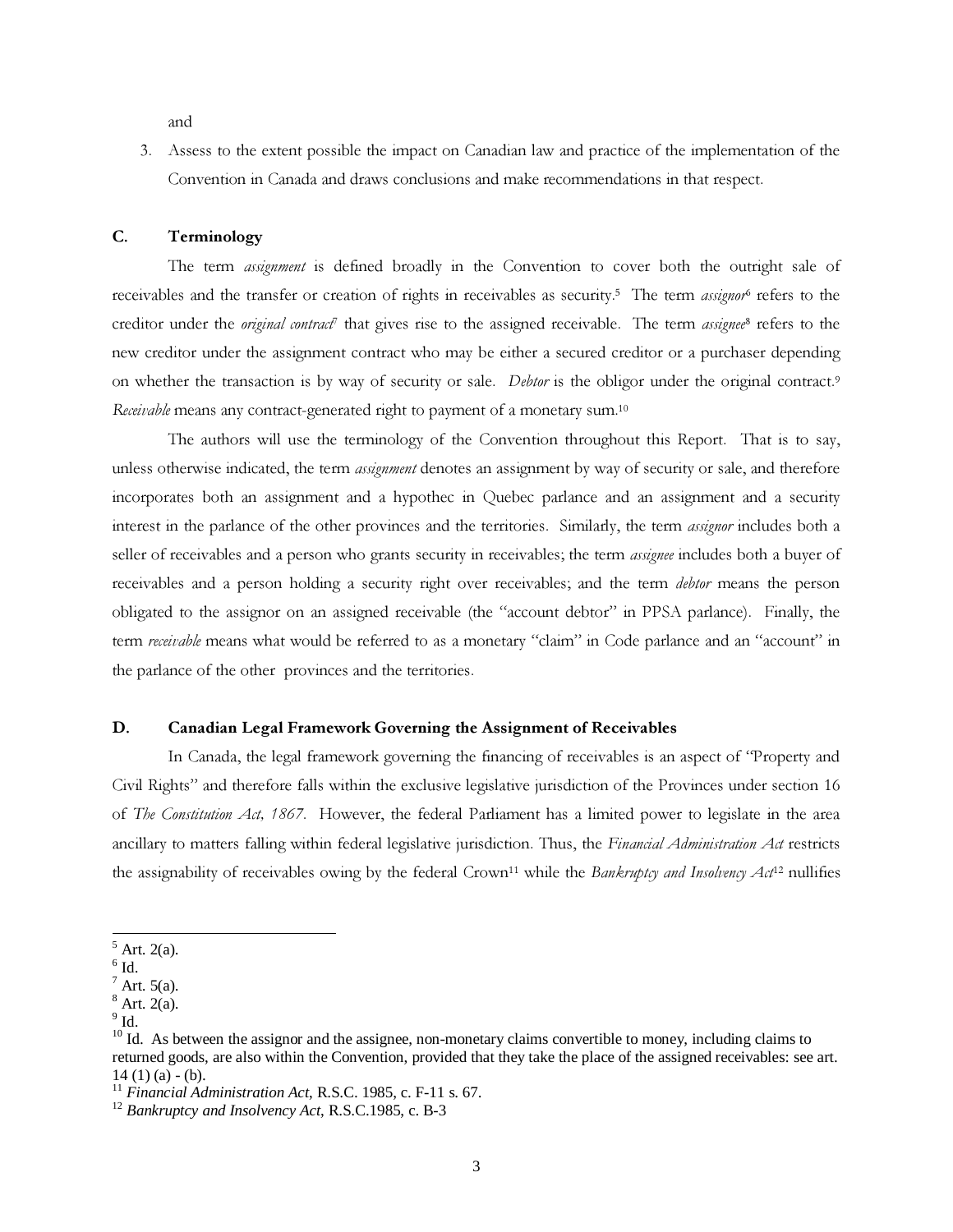an assignment of wages or professional fees in respect of the post-bankruptcy income of the assignor<sup>13</sup> as well as a general assignment of receivables not collected at the point of bankruptcy unless, in the case of the latter, the assignment is registered pursuant to provincial law.<sup>14</sup> The operation of these provisions is not affected by the Convention.<sup>15</sup> Nonetheless, federal implementing legislation is necessary in view of the existence of federal legislative power in relation to the subject matter of the Convention.

In the common law provinces and the three territories, the Personal Property Security Act (PPSA)<sup>16</sup> governs the creation, conflict of laws, perfection, and priority aspects of an assignment of receivables by way of both security and sale.<sup>17</sup> The PPSA also codifies, and to some extent, modifies the common law rules governing the relationship between the assignee of a receivable and the debtor on the receivable.<sup>18</sup> These provisions are informed and supplemented by the common law (including equitable principles) and by longstanding legislation recognizing the effectiveness of an "equitable assignment" at law.<sup>19</sup>

In Quebec, the primary source of the relevant law is the Civil Code.<sup>20</sup> Assignments by way of security (hypothecs on claims) are dealt with in Book 6, Title II;<sup>21</sup> sale assignments (assignments in the strict Code sense) are dealt with in Book 5, Title I, Chapter VII, Section I. <sup>22</sup> These provisions are informed and supplemented by the general provisions of the Code on property, contractual obligations, and compensation (set-off).

 $^{13}$  Id. s. 68.1.

 $14$  Id. s. 94.

 $15$  Art. 8(3) of the Convention preserves the operation of statutory restrictions on assignments.

<sup>&</sup>lt;sup>16</sup> In order of implementation, see: Ontario, 1976 (SO 1967, c. 73, in force 1 Apr 1976, replaced by SO 1989, c. 16, in force 10 Oct 1989); Manitoba, 1978 (SM 1973, c. 5, in force 1 Sept 1978, see now R.S.M. 1987, c. P35); Saskatchewan, 1981 (SS 1979-80, c. P-6.1, in force 1 May 1981, replaced by SS 1993, c. P-6.2, in force 1 Apr 1995); Yukon Territory (OYT 1980, c. 20, 2d Sess, in force 1 June 1982, see now RSY 1986, c. 130); Alberta (SA 1988, c. P-4.05, in force 1 Oct 1990); British Columbia (SBC 1989, c. 36, in force 1 Oct 1990); New Brunswick, 1995 (SNB 1993, c. P-7.1, in force 18 Apr 1995); Nova Scotia, 1997 (SNS 1995-96, c. 13, in force 3 Nov 1997); Prince Edward Island, 1998 (SPEI 1997, c. 33, in force 27 Apr 1998); Newfoundland, 1999 (SN 1998, c. P-7.1, in force 13 Dec 1999); Northwest Territories (S.N.W.T. 1994, c. 8, in force 7 May 2001); Nunavut (Nunavut Consolidated Acts, in force 7 May 2001). In citing the various provincial and territorial versions of the PPSA in this Report, the authors will use A for Alberta, BC for British Columbia, M for Manitoba, NB for New Brunswick, NL for Newfoundland and Labrador, NWT for Northwest Territories, Nu for Nunavut, NS for Nova Scotia, O for Ontario, PEI for Prince Edward Island, S for Saskatchewan, and Y for the Yukon Territory.

<sup>&</sup>lt;sup>17</sup> The PPSA deems a sale of accounts or chattel paper to be a security interest subject to the same creation, perfection, priority and conflict of laws rules that apply to true security interests in these types of collateral: see PPSA  $(A, M, NB, PEL, S)$  s. 3 (2);  $(NL, NS)$  s. 4 (2);  $(NWT, N)$  s. 2 (2); BC s. 3. See also the definition of "security" interest": PPSA (A, BC, NWT, N, O, Y) s. 1 (1); (M, NB, PEI) s. 1; (NL, NS) s. 2; S s. 2 (1).

<sup>18</sup> PPSA (A, BC, M, NB, NWT, Nu, PEI, S) s.41; (NL, NS) s.42; O s.40; Y s.39.

<sup>19</sup> See e.g. *Judicature Act*, R.S.A. 2000, c. J-2, s. 20; *Law and Equity Act*, R.S.B.C. s. 32; *Conveyancing and Law of Property Act*, R.S.O. 1990, c. C.34, s. 53.

<sup>20</sup> S.Q. 1991, c. 64, in force 1 Jan. 1994.

<sup>&</sup>lt;sup>21</sup> See, in particular, CcQ arts. 2710-2713; 2743-2747.

 $22$  See, in particular, CcQ arts. 1637-1646.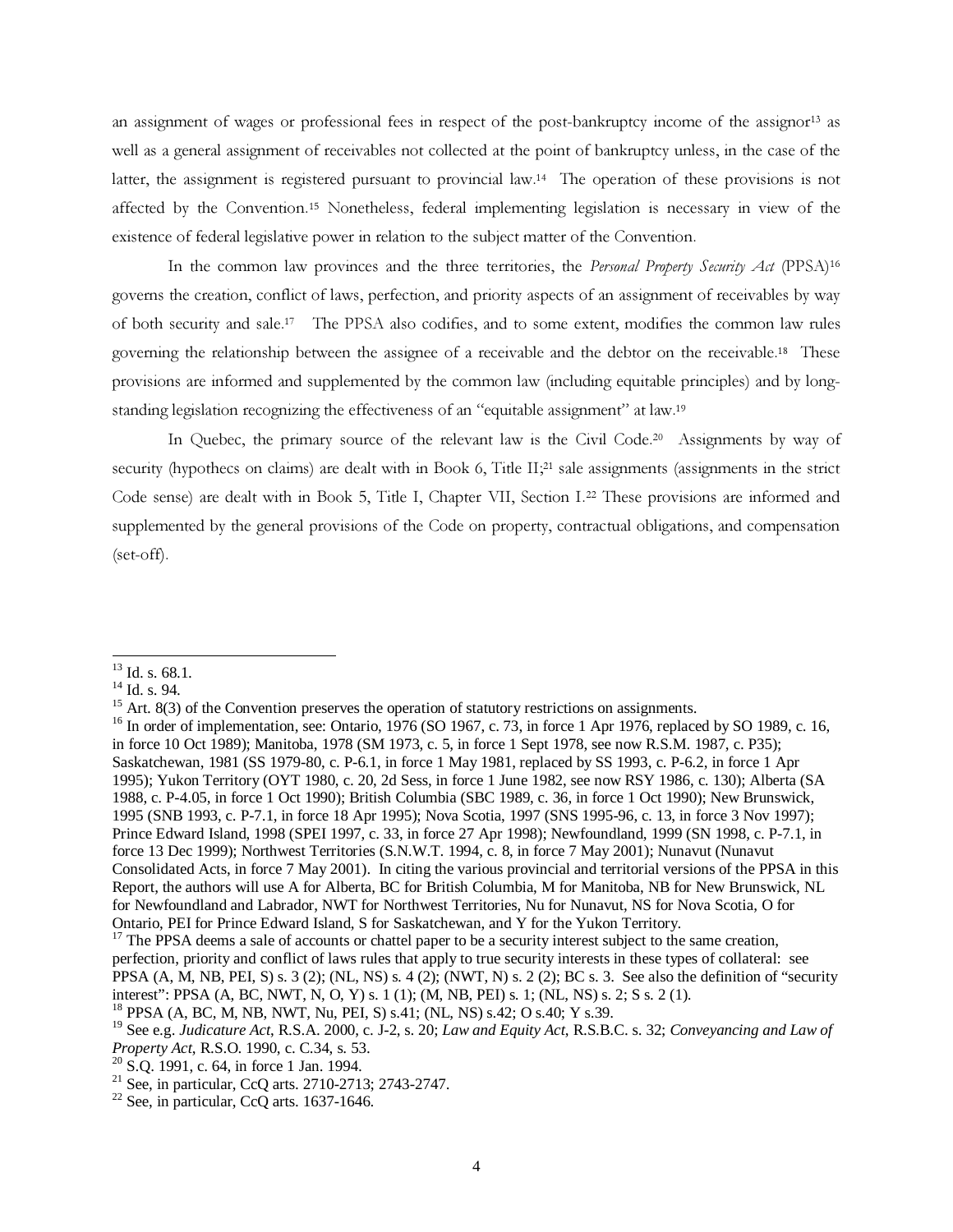### E. Structure of the Report

Part II of this Report provides an overview of the scope of application of the Convention.

With the exception of the issues addressed in Part IV, Part III compares the provisions of the Convention with the laws of the Canadian provinces and territories. Although minor differences exist, the authors have concluded that there is no real risk of substantial conflict and therefore do not recommend any modifications to Canadian law on the issues covered in this Part.

Part IV focuses on what the authors consider to be the two most significant issues addressed by the Convention. The first is the efficacy of an anti-assignment clause, that is, a clause in the original contract between the assignor and debtor that purports to prohibit or restrict the assignability of any receivables generated by the contract (and any accessory security rights). The second is the choice of law rule for priority. The authors conclude their discussion of these two issues with recommendations for modification of the Civil Code and the PPSA to bring them into harmony with the Convention (and, just as importantly, with each other).

Part V examines the optional parts of the Convention: the "mini-convention" on conflict of laws and the annex on substantive priority rules. The authors conclude their discussions with a recommendation that Canada not opt out of the mini-Convention and not opt in to the Annex.

Part VI concludes with a general recommendation in favour of the enactment of implementing legislation at the federal, provincial and territorial levels together with the enactment of the complementary modifications to the Civil Code and the PPSA recommended in Part IV of the Report.

#### II. SCOPE OF APPLICATION OF THE CONVENTION

#### A. The *Internationality* Requirement

In order for the Convention to apply, the assignment must be international or it must involve the assignment of international receivables.<sup>23</sup> An international assignment of receivables is defined as one entered into between an assignor and an assignee who are located in different States at the time the contract of assignment is concluded.<sup>24</sup> An *assignment of an international receivable* is defined as the assignment of a receivable which, at the time it arises, involves an assignor and a debtor who are located in different States. 25

The threshold requirement for internationality does not mean that the Convention would not affect assignees under a purely Canadian assignment. First, the Convention applies to subsequent sub-assignments that do not independently satisfy the internationality criteria so long as any prior assignment in the chain does

.

 $23$  Art 1(1).

 $^{24}$  Art 3.

 $25$  Art.3.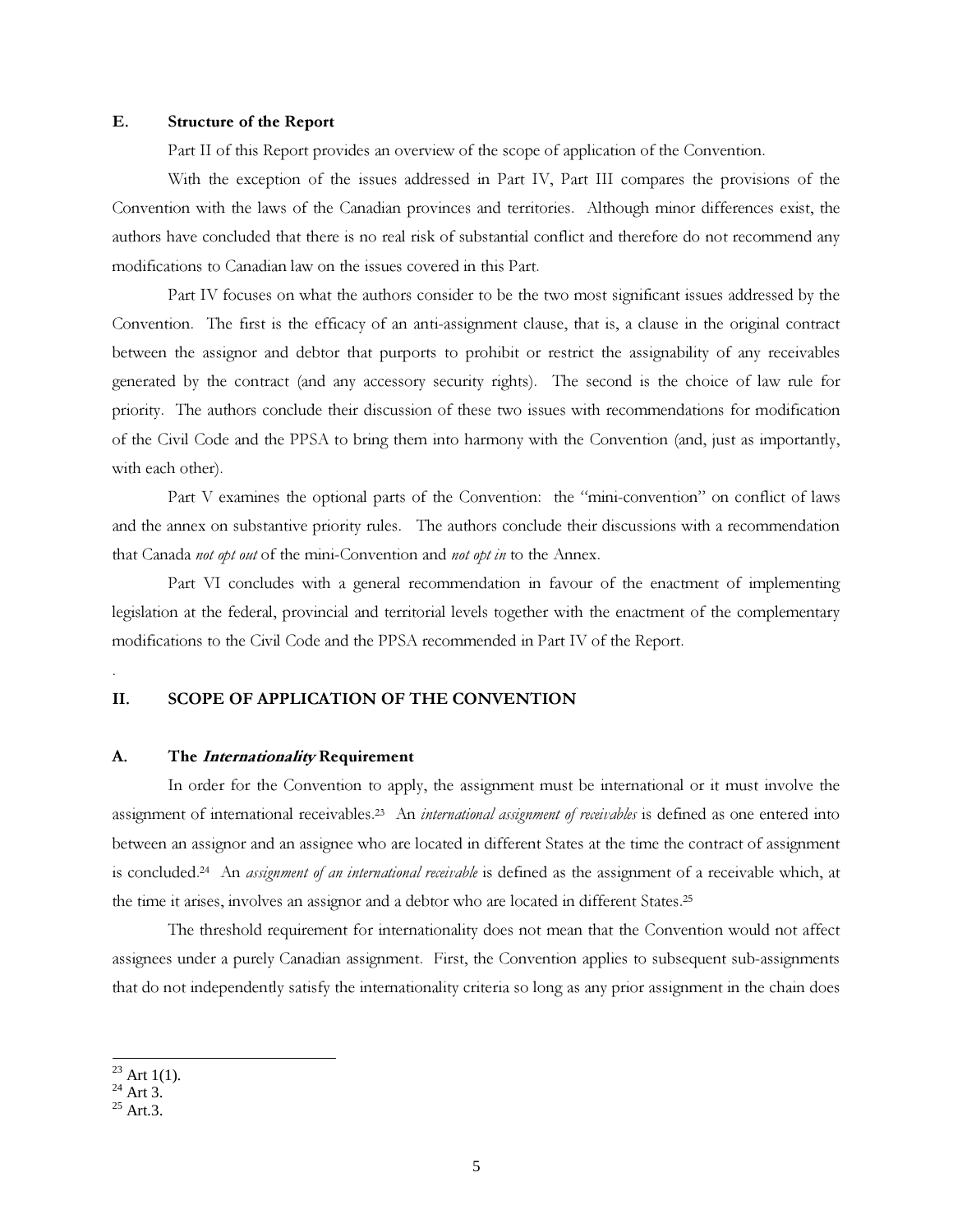so, <sup>26</sup> as well as to prior assignments that do not independently satisfy the internationality criteria so long as a subsequent sub-assignment does so.<sup>27</sup> Second, the choice of law rule for priority established by the Convention<sup>28</sup> applies to any dispute between an assignee under an assignment governed by the Convention and a *competing claimant*, a category that is defined to include another assignee of the same receivable from the same assignor even if the assignment under which the competing assignee claims does not independently satisfy the criteria for internationality.<sup>29</sup>

#### C. Territorial Scope

If an assignment qualifies under the criteria just outlined, the application of the Convention is triggered if the assignor is located in a Contracting State. <sup>30</sup> However, in the interests of protecting the rights of the debtor under the original contract, the provisions of the Convention that affect the debtor's rights and obligations are inapplicable unless the debtor is also located in a Contracting State or the law governing the original contract between the assignor and debtor is the law of a Contracting State. 31

#### D. Exclusions and Limitations

Although the Convention covers most types of contract-generated receivables, assignments made to an individual as assignee for that individual's consumer purposes are excluded, <sup>32</sup> as are assignments made as part of the sale or change in the ownership or legal status of the business out of which the receivables arose.<sup>33</sup> The Convention also excludes what may loosely be termed "financial receivables," more specifically, receivables arising from bank deposits, letters of credit or independent guarantees, foreign exchange and swap transactions, and sales of indirectly-held securities. <sup>34</sup> In some legal systems, including the United States, these transactions are subject to special rules that differ from those that apply to ordinary trade receivables, particularly on the critical issues of the effectiveness of "anti-assignment" clauses and choice of law for priority.

In several cases, the Convention defers to otherwise applicable law to the extent it gives different or superior rights. Thus, the Convention applies to the assignment of consumer receivables (for example, credit card receivables) but does not override otherwise applicable consumer protection law so far as this protects

 $26$  Art. 1 (1)(b).

 $27$  Art. 1 (2).

<sup>28</sup> Art. 22.

 $29$  Art 5(m)(i).

 $30$  Art 1(1)(a).

 $31$  Art. 1(3). This qualification is consistent with the choice of law rule in art. 29 of the Convention under which the rights and obligations of the assignee and the debtor *inter se* are governed by the law that governs the relationship between the assignor and the debtor.

 $32$  Art. 4(1) (a).

 $33$  Art. 4(1) (b).

 $34$  Art. 4(2).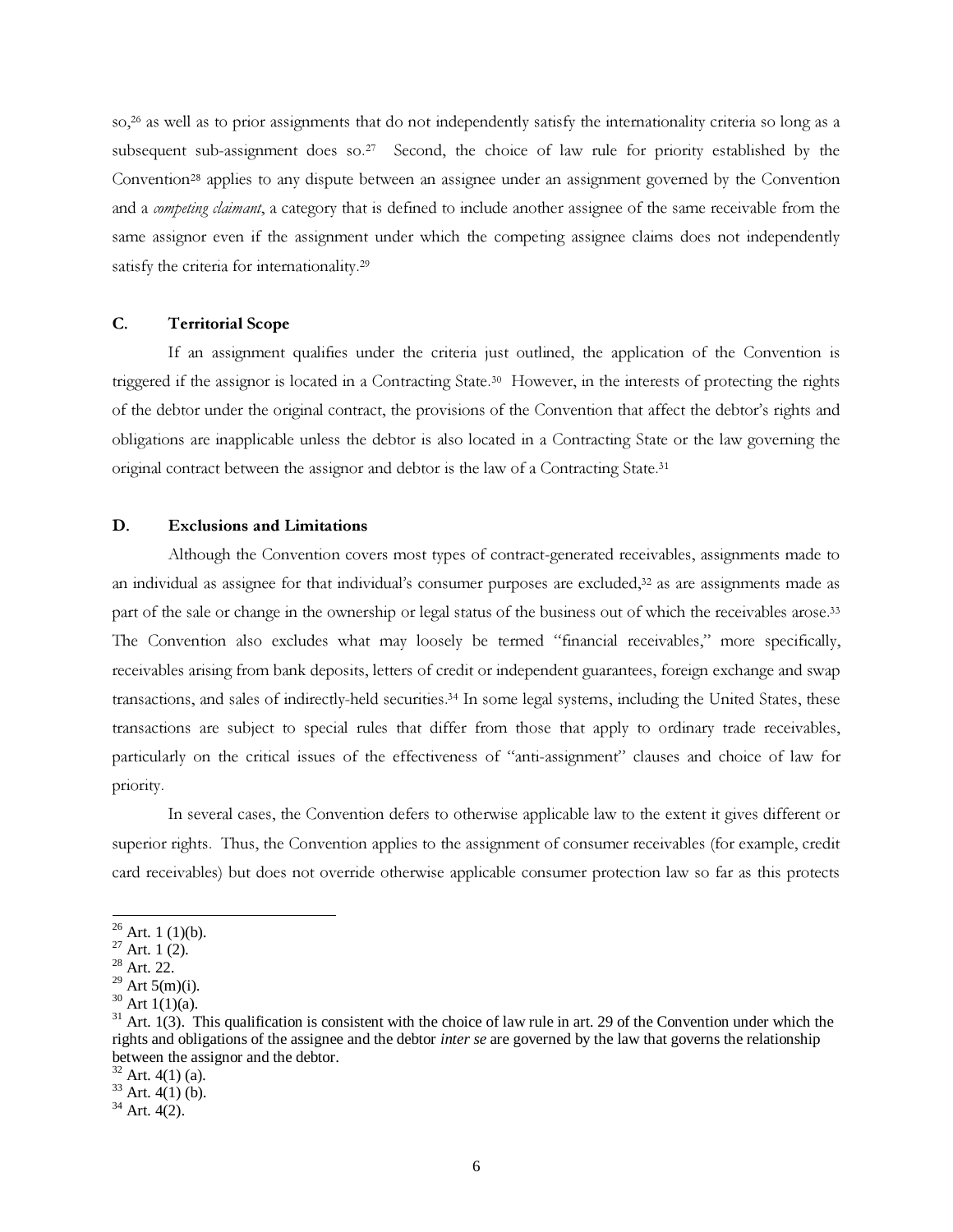the rights and obligations of the assignor and debtor (for example, limitations on the effectiveness of the debtor's waver of her defences and rights of set-off under the original contract 35). <sup>36</sup> Similarly, while the Convention applies to the assignment of receivables arising from negotiable instruments, it does not prejudice or otherwise affect the rights and obligations of any person under any otherwise applicable law governing negotiable instruments (for example, the protection afforded to a holder in due course). <sup>37</sup> A similar rule applies to an assignment of land-related receivables.<sup>38</sup> Finally, the Convention does not interfere with statutory (as opposed to contractual) restrictions on the assignability of receivables (for example, restrictions on the assignability of wages<sup>39</sup> and Crown debts<sup>40</sup>).<sup>41</sup>

### III. COMPARATIVE OVERVIEW

#### A. Assignment of Multiple and Future Receivables and Parts of Receivables

The Civil Code<sup>42</sup> and the PPSA<sup>43</sup> recognize the effectiveness of an assignment of multiple and future receivables, and parts of receivables, through a single act of assignment. This policy is replicated in the Convention. <sup>44</sup> The relevant provision is worded in the negative: an assignment is not ineffective between the parties and may not be denied priority against the debtor or competing claimants solely on the ground that it involves multiple or future receivables or parts of receivables. This drafting style is designed to preserve any requirements imposed on an assignor by otherwise applicable law to perform some additional step in order for the assignment to take effect against competing claimants. As a general rule, publication is a precondition to the third party effectiveness of an assignment under the Civil Code. <sup>45</sup> The PPSA similarly

<sup>35</sup> See e.g. *Law of Property Act*, R.S.A. 2000, c.L-7, s. 52(2).

<sup>36</sup> Art. 4(4).

 $37$  Art. 4(3).

 $38$  Art. 4(5).

<sup>39</sup> See e.g. *Assignment of Wages Act* S.S. 1998, c.C-45.2, s. 3.

<sup>40</sup> See e.g. *Financial Administration Act*, R.S.C. 1985, c. F-11, s. 67*; Financial Administration Act*, S.A. c. F-12, s. 94.

 $41$  Art. 8(3).

 $42$  CcQ arts. 1637 (para 1), 1642, 2666, 2670.

<sup>&</sup>lt;sup>43</sup> PPSA (A, BC, M, NB, Nu, NWT, PEI, S) s. 13(1); (NL, N) s. 14(1); O s. 12(1); Y s. 11(3). The PPSA does not specifically address the assignability of parts of receivables but their assignability is established as a matter of case law: see e.g. *Re Paddle River Construction Ltd.* (1961), 35 W.W.R. 605 (Alta. T.D.). <sup>44</sup> Arts. 8(1)-(2).

<sup>&</sup>lt;sup>45</sup> CcQ arts. 1642, 2663, 1642, 2663. The Civil Code creates an exception to the requirement for publication in the case of an outright assignment (as opposed to a hypothec) of specific receivables. In this instance, the assignment takes effect, not just against the debtor, but also against third parties, upon acquiescence in the assignment by the debtor or notification of the assignment to the debtor: CcQ art. 1641. . Note, however, that the Supreme Court of Canada has ruled that a hypothec on a receivable can be published by delivery (as opposed to having to be published by registration) provided that the debtor transfers effective control of the receivable to the hypothecary assignee by giving the assignee the right to collect directly in the event of default, and provided that the necessary steps are taken so that the hypothec may be set up against the debtor: *Re Blouin* (*sub nom. Caisse Populaire Desjardins de Val-Brillant v. Blouin*), [2003] 1 S.C.R. 666. As the Court observed, for a hypothec on a receivable to be set up against the debtor, all that is required is that the debtor either acquiesce in the hypothec or receive a copy or pertinent extract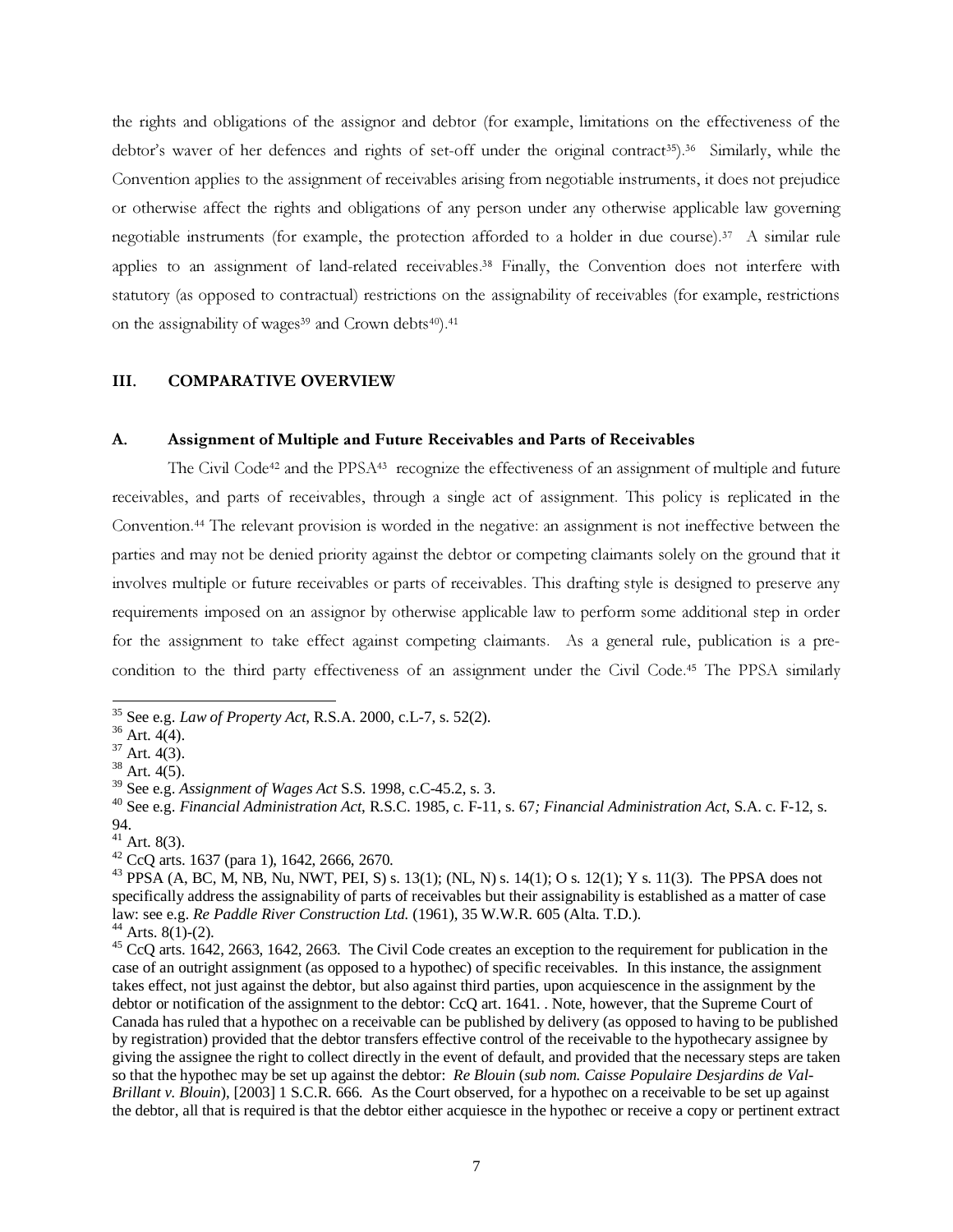requires that an assignment be perfected in order for it to take effect against most categories of third parties. 46 These rules are preserved to the extent the Civil Code and the PPSA constitute the law applicable to the assignee's priority under the choice of law rule of the Convention. 47

### B. Mutual Rights and Obligations of the Assignor and Assignee

Under the Civil Code and the PPSA, the general principle of freedom of contract applies to the parties to a contract of assignment.<sup>48</sup> While the Convention adopts the same principle,<sup>49</sup> it goes on to provide that certain usages and representations form part of the agreement between the assignor and assignee in the absence of contrary agreement. In particular:

- The parties are considered to have implicitly "made applicable to the assignment a usage that in international trade is widely known, and regularly observed by, parties to the particular type of assignment or to the assignment of a particular category of receivables."<sup>50</sup>
- The assignor is considered to represent that it has the legal right to assign the receivable, that the receivable has not previously been assigned to another assignee, and that the debtor does not and will not have any defences or rights of set-off. 51
- The assignor does *not* represent that the debtor has, or will have, the financial ability to pay.<sup>52</sup>

The laws of Quebec and the other provinces and territories do not formally establish an equivalent list of implied terms. <sup>53</sup> However, the authors are of the view that they reflect reasonable commercial expectations; in any event, the parties remain free to establish contrary terms where desired in a particular case.

The Convention also recognizes that the assignee has the right, as against the assignor, to retain any

or other evidence of the hypothec: see arts. 2710 (para. 2), 1641. The effect of this ruling is therefore to minimize any real difference between the requirements for effectiveness against third parties applicable to outright and security assignments of specific receivables.

<sup>&</sup>lt;sup>46</sup> PPSA (A, BC M, NB, NWT, N, O, PEI, S) s. 19; (NL, NS) s. 20; Y s. 18. In addition, a perfected assignment has priority over an unperfected assignment: PPSA (A, BC, M, NB, NWT, Nu, PEI, S), s.35(1); (NS, NL) s.36(1), O s. 30(1); Y, s. 34(1).

<sup>47</sup> Art. 22.

 $^{48}$  PPSA (A, BC, M, NB, Ont, PEI, Nu, NWT, S) s. 9; (NL, NS,) s. 10. The Yukon PPSA does not have any equivalent provision but the same principle follows from the general law of contract. This is also the case for the Civil Code: see arts. 1385-1386.

<sup>&</sup>lt;sup>49</sup> Arts.  $11(1) - (2)$ .

 $50 \text{ Art.} 11(3).$ 

<sup>51</sup> Art. 12(1).

<sup>52</sup> Art. 12(2).

<sup>&</sup>lt;sup>53</sup> Note, however, that under art. 1640 of the Civil Code, where the assignor "guarantees the solvency of the debtor by a "simple clause of warranty, he is liable for the solvency only at the time of the assignment and to the extent of the price he received." Note further that under art. 1639 of the Code, the assignor is presumed to guarantee that the assigned receivable "exists, and is owed to him, even if the assignment is made without warranty, unless the assignee has acquired it at his own risk or knew of the uncertain nature of the claim at the time of the assignment.".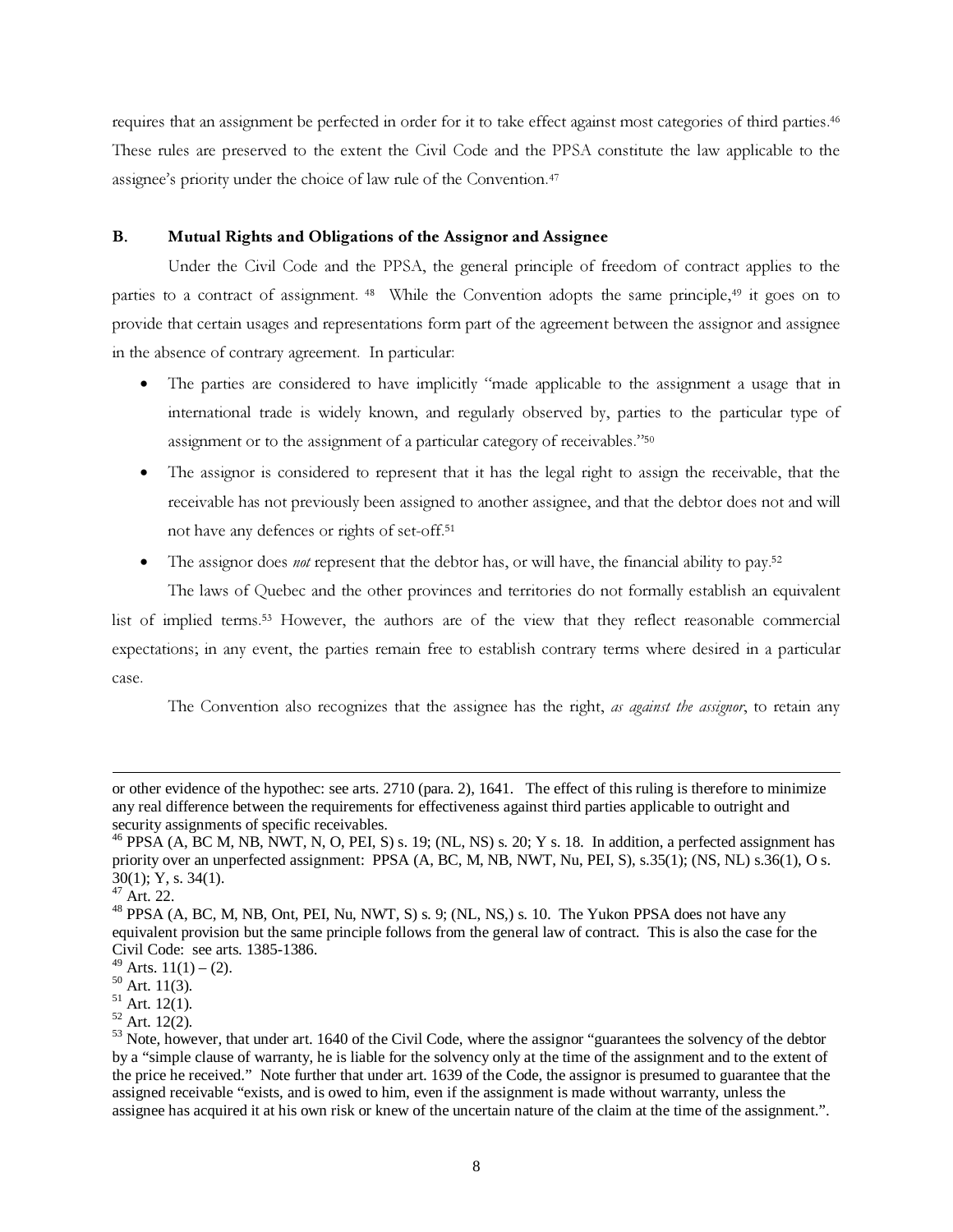proceeds <sup>54</sup> of payment of the assigned receivable collected from the debtor <sup>55</sup> and the right to claim and retain any proceeds paid to the assignor <sup>56</sup> or to any another person (e.g. a competing assignee) over whom the assignee has priority under the applicable law. <sup>57</sup> The assignee's right is limited to the value of its right in the assigned receivable (a relevant qualification in the context of a security assignment)<sup>58</sup> and is subject to any contrary agreement of the parties. These rules are compatible with the general legal framework governing assignment in Quebec <sup>59</sup> and in the common law provinces and the territories.

The issue of whether the assignee can claim or retain the proceeds of receivables as against a competing claimant is governed, not by the Convention itself, but by the law applicable to priority as determined by the choice of law rule of the Convention. <sup>60</sup> So too is the issue of whether the assignee's right to the proceeds of receivables vests in rem or in personam to the extent that this characterization may be relevant at the level of priorities (for example, in the assignor's insolvency). <sup>61</sup>

### C. Preservation of Debtor's Defences and Rights of Set-Off

The Convention confirms the widely accepted principle that an assignment - in the absence of the debtor's consent - does not affect the debtor's rights and obligations, including the payment terms, under the original contract, except as expressly stipulated by law. <sup>62</sup> This principle is replicated in the Civil Code <sup>63</sup> and is well-established in the legislation and case law of the other provinces and territories. 64

The operation of this general principle requires elaboration in the context of the debtor's defences and rights of set-off as against the assignee. The Convention provides that the debtor may raise against an assignee "all defences or rights of set-off arising from the original contract, or any other contract that was

<sup>63</sup> CcQ. art. 1637 (para. 2).

 $54$  Art. 5(j) of the Convention defines proceeds as follows: "Proceeds means whatever is received in respect of an assigned receivable, whether in total or partial payment or other satisfaction of the receivable. The term includes whatever is received in respect of proceeds. The term does not include returned goods."

 $55$  Art. 14(1)(a).

 $56$  Art. 14(1)(b).

<sup>&</sup>lt;sup>57</sup> Art. 14(1)(c). On choice of law for priority, see art. 22.

<sup>58</sup> Art. 14(2).

 $59$  For security assignments, see in particular arts. 2743-2747 of the CcQ.

 $60$  Unless the proceeds themselves take the form of a receivable so as to come within article 22, the Convention does not supply any choice of law guidance on the relevant applicable law. This will depend on the choice of law rules of the forum applicable to the particular category of proceeds.

 $61$  Art.  $5(g)$  of the Convention defines "priority" to mean "the right of a person in preference to the right of another person and, to the extent relevant for such purpose, includes the determination whether the right is a personal or a property right, whether or not it is a security right for indebtedness or other obligation and whether any requirements necessary to render the right effective against a competing claimant have been satisfied."

 $62$  Art. 15(1).

<sup>&</sup>lt;sup>64</sup> The principle that the assignee steps into the shoes of the assignor and thus takes subject to the "equities" between the assignor and the debtor is codified in legislation in the case of legal assignments: see e.g. *Judicature Act*, R.S.A. 2000, c. J-2, s. 20; *Law and Equity Act*, R.S.B.C. s. 32; *Conveyancing and Law of Property Act*, R.S.O. 1990, c. C.34, s. 53. However, the case law confirms that the same principle applies to equitable assignments: see e.g. *Best v. Beatty* (1920), 61 S.C.R. 576 (S.C.C.); *Royal Bank v. Schaffner* (1909), 44 N.S.R. 89 (C.A.).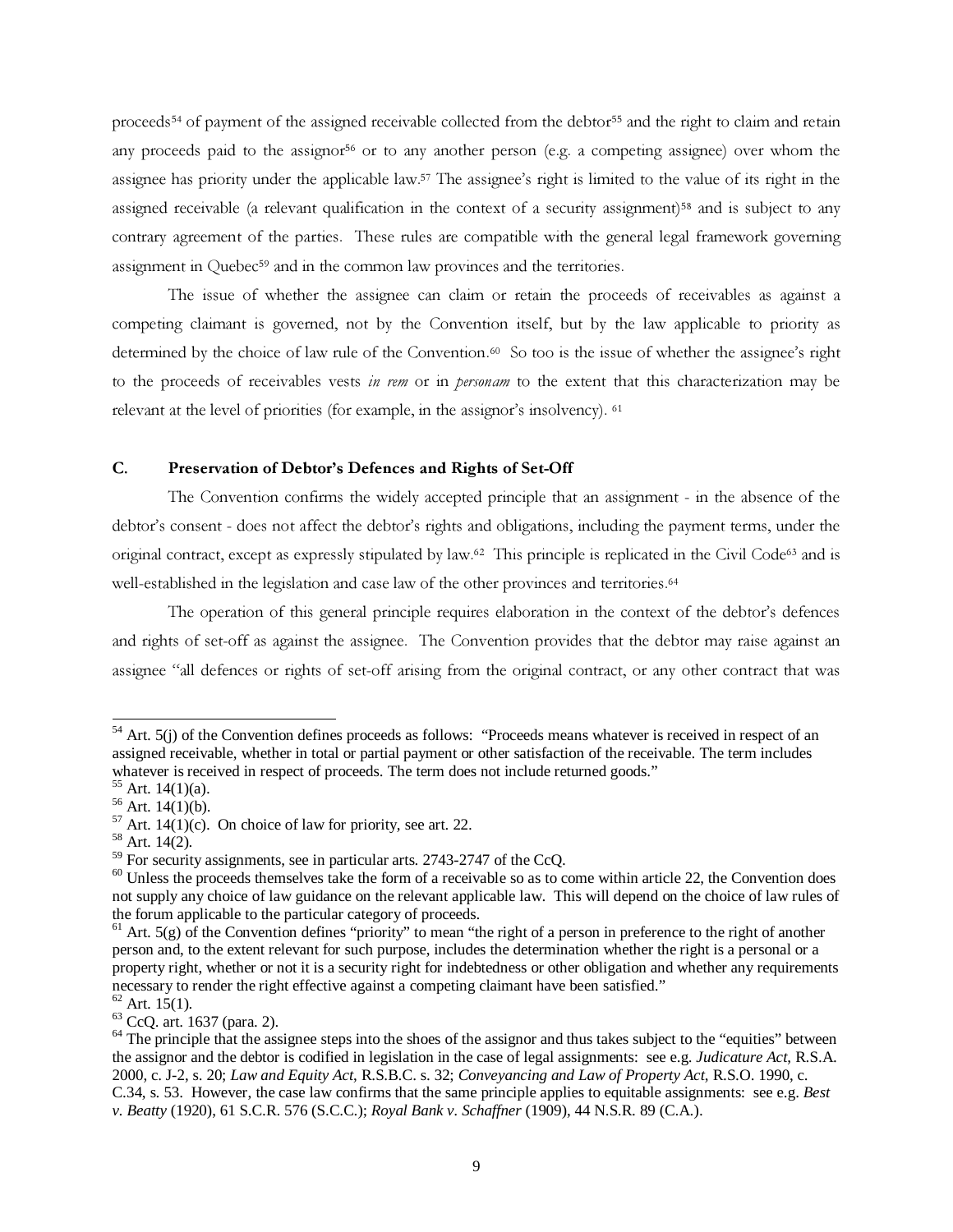part of the same transaction, of which the debtor could avail itself if the assignment had not been made and such claim were made by the assignor."<sup>65</sup> The position with respect to rights of set-off that are unrelated to the original transaction is different: the debtor is entitled to raise rights of set-off unrelated to the original contract or transaction only if they were available to the debtor at the time notification of the assignment was received. 66

Although the rules are formulated somewhat differently, the result under the Civil Code is generally the same as under the Convention. <sup>67</sup> This is also the case for the PPSA with one possible qualification applicable to the non-Ontario versions of the Act. <sup>68</sup> Whereas the Convention, the Civil Code and the Ontario PPSA contemplate that the debtor's right to set off unrelated claims terminates only upon receipt of formal notification of the assignment, acquisition of knowledge by the debtor is sufficient under the non-Ontario versions of the PPSA. 69

#### D. Effectiveness of Waiver of Defences and Rights of Set-off by the Debtor

The Convention sanctions the effectiveness of an agreement between the debtor and assignor not to raise against an assignee defences and rights of set-off that it would be entitled to raise against the assignor, provided that the agreement is in a writing signed by the debtor. <sup>70</sup> Two defences are expressly declared to be non-waiveable: fraud on the part of the assignee and defences based on the debtor's incapacity. 71

The policy of the Convention on this issue is compatible with the Canadian position. The Civil Code prevents a debtor who has "acquiesced unconditionally" in an assignment from raising rights of set-off against the assignee that he could have raised against the assignor before the debtor acquiesced. <sup>72</sup> The PPSA provides that the account debtor's rights may be modified by an "enforceable agreement" not to assert defences or claims arising out of the contract. <sup>73</sup> Although the Act does not define what constitutes an enforceable agreement for this purpose, waiver of defence agreements have been rendered ineffective by statute only in the consumer context.<sup>74</sup> Such restrictions would not be affected by implementation of the Convention since it preserves the continued application of consumer protection legislation.<sup>76</sup> So far as the

 $65$  Art. 18(1).

 $66$  Art. 18(2).

 $67$  CcQ arts. 1637, 1641 (para 1), 1680 (para 2).

<sup>68</sup> PPSA (A, BC, M, NB, NWT, Nu, PEI, S) s.41(2); (NL, NS) s.42(2); O s.40(1); Y s.39(1).

<sup>&</sup>lt;sup>69</sup> Whereas the non-Ontario versions of the PPSA preserve unrelated defences and claims that accrue before the debtor "acquires knowledge" of the assignment, the Ontario Act refers to the receipt of notice of the assignment: PPSA (A, BC, M, NB, NWT, Nu, PEI, S) s.41(2); (NL, NS) s.42(2); O s. 40(1); Y s.39(1).

 $70$  Art. 19(1).

 $71$  Art. 19(2).

<sup>72</sup> CcQ art. 1680.

<sup>73</sup> PPSA (A, BC, M, NB, NWT, Nu, PEI, S) s.41(2); (NL, NS) s.42(2); O s.40(1); Y s.39(1).

<sup>74</sup> See e.g. *Law of Property Act*, R.S.A. 2000, c.L-7, s. 52(2).

 $75$  Art.  $4(4)$  states that nothing in the Convention "affects the rights and obligations of the assignor and the debtor under special laws governing the protection of parties to transactions made for personal, family or household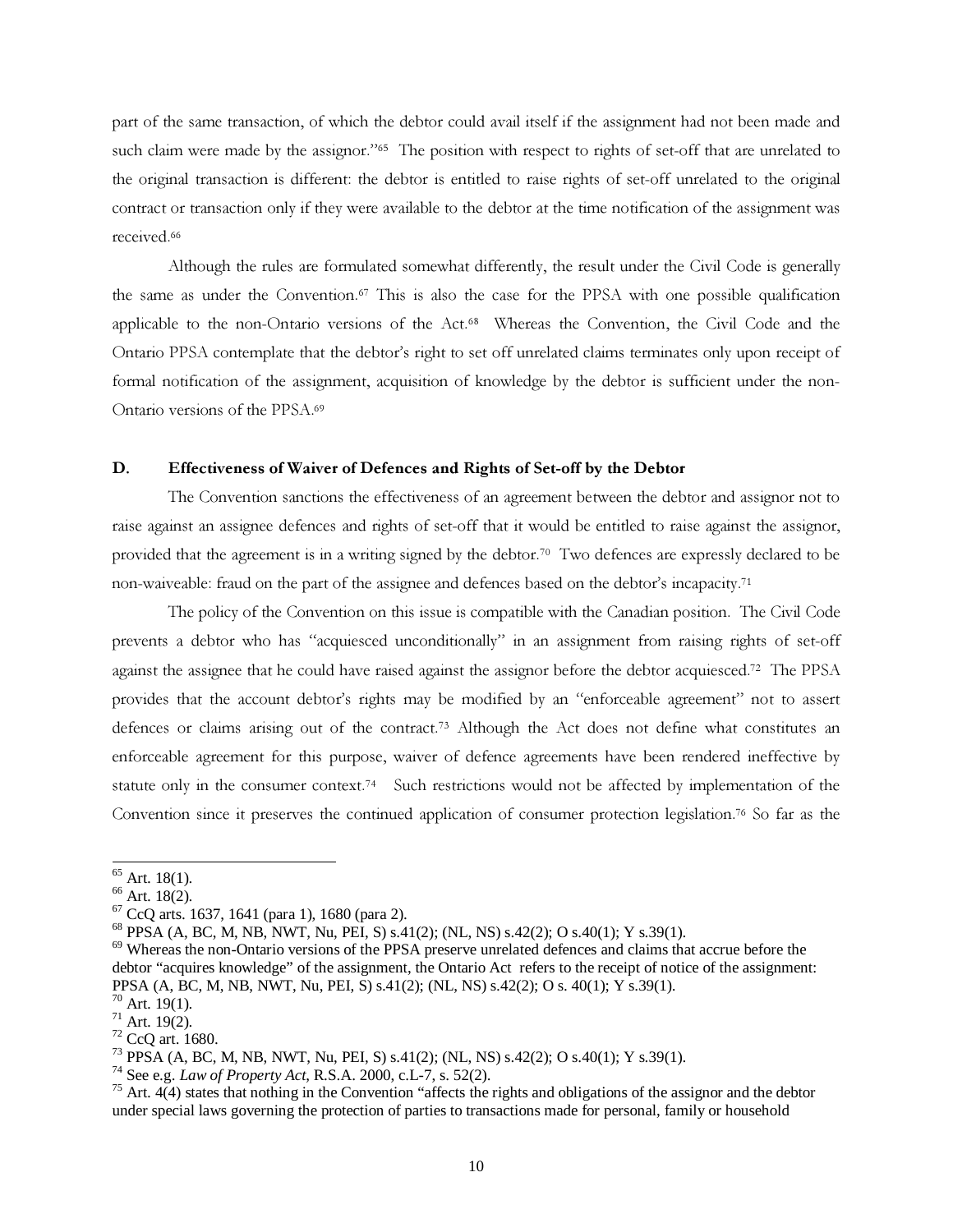common law is concerned, the cases establish that a waiver agreement is not binding on the debtor if vitiated by fraud<sup>77</sup> or if the assignor lacks status to sue the debtor on the assigned receivable.<sup>78</sup> As noted in the preceding paragraph, both these defences are expressly preserved by the Convention.

### E. Post-Notification Modification of the Original Contract

The Convention provides guidance on the effectiveness, as against the assignee, of an agreement between the assignor and the debtor that modifies their original contract in a manner that affects the assignee's rights. A modification concluded before the debtor receives notice of the assignment is effective as against the assignee, and the assignee acquires corresponding rights.<sup>79</sup> After notification, a modification that affects the assignee's rights is ineffective unless: (a) the assignee consents to it; or (b) the receivable is not fully earned by performance and modification is provided for in the original contract or a reasonable assignee would consent to the modification.<sup>80</sup>

The Convention rule on this issue is consistent with the approach taken by the PPSA. At common law it seems that a post-notification modification of the original contract is not binding on the assignee. In the interests of maintaining flexibility where the original contract remains executory, the strictness of this rule was modified by the PPSA to make "a modification of or substitution" of the original contract effective against the assignee, notwithstanding notification, *provided* it is made "in good faith and in accordance with reasonable commercial standards and without material adverse effect on the assignee's rights under the contract or the assignor's ability to perform the contract."<sup>81</sup> If these conditions are satisfied, the authors are of the view that a "reasonable assignee would consent to the modification" so as to also render the modification effective against the assignee under the formulation used in the Convention.

The Convention preserves the rights of the assignee against the assignor for breach of any agreement between them that the assignor will not modify its original contract with the debtor, even where such a modification is rendered effective between the assignee and the debtor under the provisions outlined above. 82 The PPSA similarly preserves the assignee's right to claim damages against the assignor for breach of the assignor's undertaking not to modify the contract with the debtor.<sup>83</sup>

The Civil Code does not address this issue explicitly but he Convention rule is compatible with the

purposes.".

 $76$  Art. 4(4) states that nothing in the Convention "affects the rights and obligations of the assignor and the debtor under special laws governing the protection of parties to transactions made for personal, family or household purposes.".

<sup>77</sup> *Hamilton v. Railton*, [1925] 3 D.L.R. 1090 (Sask. C.A.).

<sup>78</sup> *Arbutus Garden Homes Ltd. v. Arbutus Garden Apartments Corp.*, [1996] 7 W.W.R. 338 (B.C.S.C.);

supplemented (1996), 4 C.P.C. (4th) 238 (B.C.S.C.)

Art.  $20(1)$ .

 $80$  Art. 20(2).

<sup>81</sup> PPSA (BC, M, NB, NWT, Nu, PEI, S) s.41(3)-(4); A, s.41(3); (NL, NS) s.42(3)-(4); O s.40(3); Y s.39(2).

 $82$  Art. 20(3).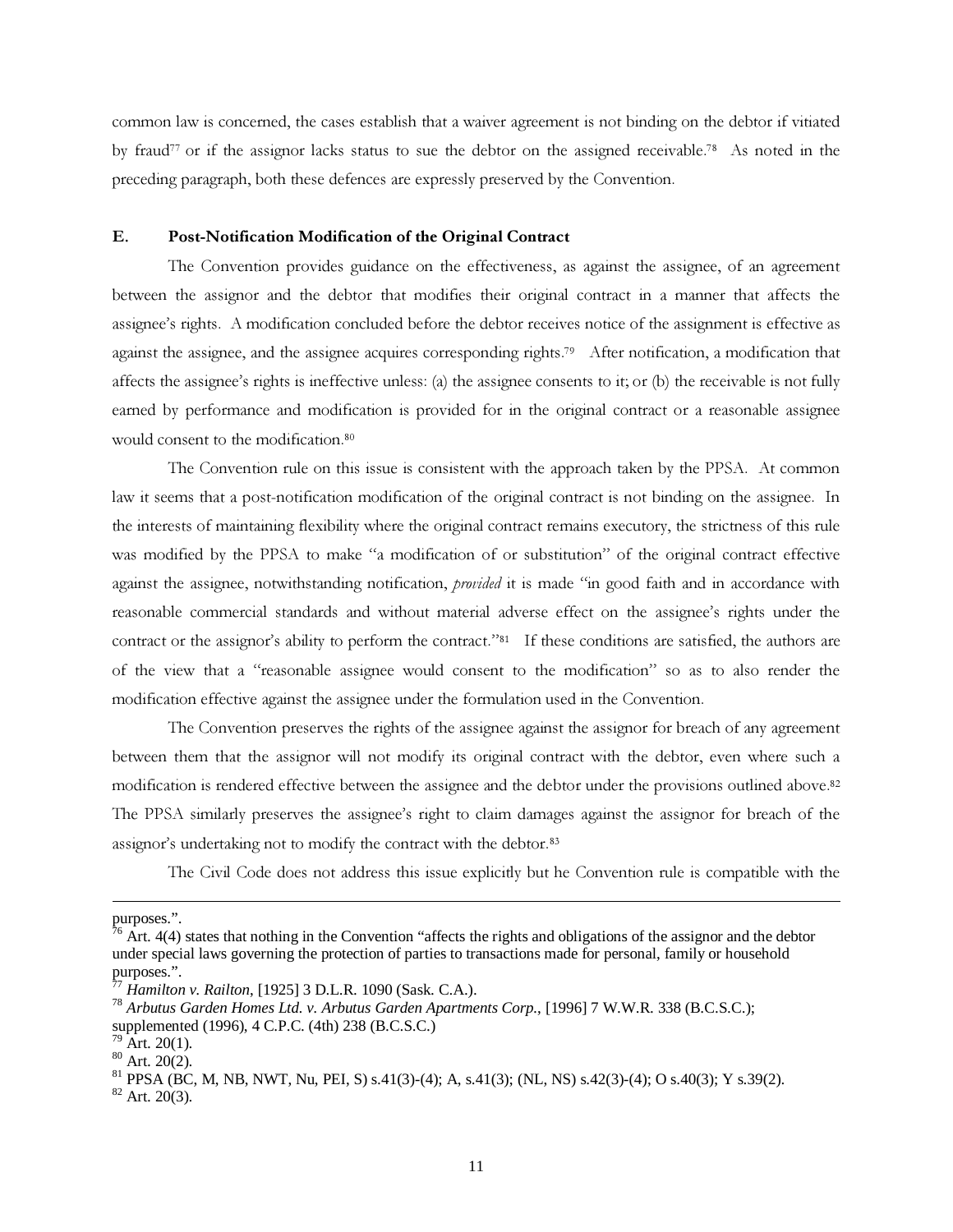general legal framework governing assignments. 84

### F. Right to Notify and Give Payment Instructions to the Debtor

An assignee may sometimes wish to give notification for the purposes of freezing the debtor's right to set off unrelated claims and to modify the original contract without wishing to change the debtor's obligation to continue paying the assignor. This practice is reflected in the distinction drawn by the Convention between notification of the assignment and a payment instruction.

Under the Convention, both the assignor and the assignee have the right to send the debtor notification of the assignment and to issue payment instructions. <sup>85</sup> However, once the debtor has been notified of the assignment, only the assignee can issue payment instructions. 86

The assignor and assignee are free to agree to a different arrangement, and the Convention preserves the personal liability of the party in breach of such an agreement for damages caused to the other party.<sup>87</sup> However, the notification remains effective as against the debtor.<sup>88</sup>

The Convention rules on this point are compatible with the general legal framework of assignment law in Quebec and in the other provinces and the territories.

#### G. Form of Notification of Assignment or Payment Instruction

Under the Convention, a notification of an assignment or payment instruction to the debtor must be contained in a writing that "reasonably identifies the assigned receivables and the assignee."<sup>89</sup> It is effective only on receipt by the debtor and only if it is in a language that can reasonably be expected to inform the debtor about the contents of the communication.<sup>90</sup> To alleviate uncertainty on what constitutes compliance, a communication sent in the language of the original contract is presumptively sufficient.

Compatibly with the Convention, the PPSA requires the sending of a formal notice of assignment that identifies the assigned receivables. <sup>91</sup> The Civil Code similarly contemplates that notification of the assignment to the debtor will be accompanied by "a copy of the deed of assignment" or other "evidence of

<sup>&</sup>lt;sup>83</sup> PPSA (BC, M, NB, NWT, Nu, PEI, S) s.41(6); A s.41(4); (NL, NS) s.42(6); Y s.39(2); O no equivalent provision.

<sup>&</sup>lt;sup>84</sup> In the case of a security assignment, art 2733 of the CcQ would lead to the same result as under the Convention.

 $85$  Art. 13(1).

 $86$  Art. 13(1).

<sup>87</sup> Art. 13(2).

<sup>88</sup> Art. 17.

 $89$  Art. 5(d). As noted earlier, however, it is not clear under the non-Ontario Acts whether formal notification is needed in order to cut-off the debtor's right to raise defences and claims unrelated to the original contract. Whereas the Ontario Act preserves unrelated defences and claims that accrue before the debtor receives notice of the assignment, the non-Ontario versions of the Act refers simply to the acquisition by the debtor of "knowledge" of the assignment: PPSA (A, BC, M, NB, NWT, Nu, PEI, S) s.41(2); (NL, NS) s.42(2); O s. 40(1); Y s.39(1). <sup>90</sup> Art. 16.

<sup>91</sup> PPSA (BC, M, NB, NWT, Nu, PEI, S) s.41(7); A s.41(5); (NL, NS) s.42(7); O s.40(2); Y s.39(4).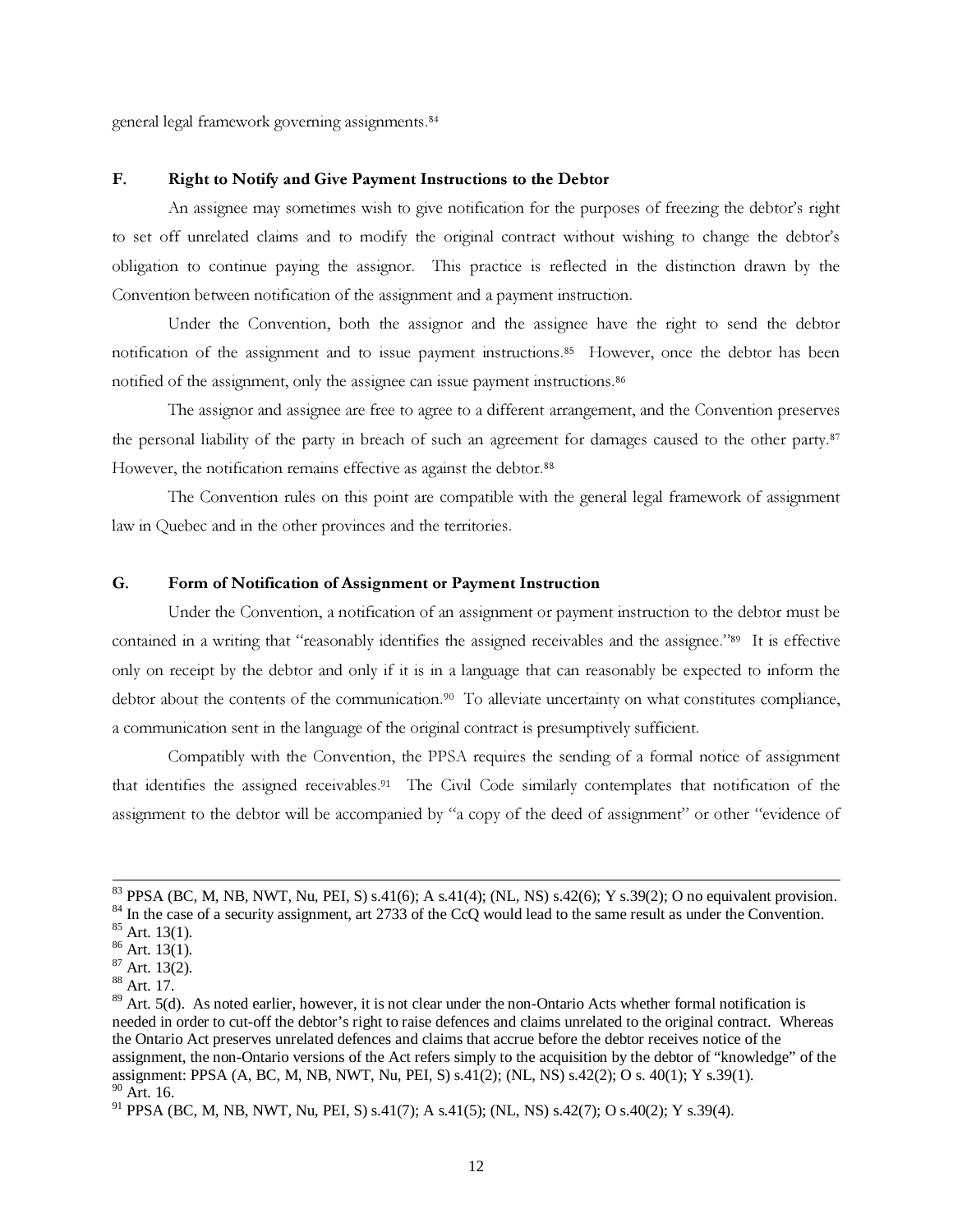the assignment." 92

### H. Impact of Notification on Debtor's Right to Discharge by Payment

The Convention embodies the widely-accepted principle that before notification of an assignment, the debtor is entitled to discharge its obligation by paying in accordance with the original contract, but that after notification, the debtor obtains discharge only by paying the assignee unless "otherwise instructed."<sup>93</sup> The PPSA codifies essentially the same rule. <sup>94</sup> While the formulation is different in the Civil Code, the result is generally the same<sup>95</sup> with one qualification. The Code gives the debtor the right to set up against the assignee "any payment made in good faith by himself or his surety to any apparent creditor" even after notification of the assignment. <sup>96</sup> Although the Convention does not provide an equivalent right, it does give the debtor the right to require a putative assignee to supply adequate proof of the assignment within a reasonable period of receipt of notice, failing which the debtor is discharged by paying the assignor.<sup>97</sup>

If the debtor receives notification of the assignment of only a part of a receivable, the Convention relieves the debtor from the burden of having to work out the appropriate allocation of payments as between the assignor and assignee, or between multiple assignees of different parts of the receivable. The debtor may discharge its debt either by paying in accordance with the notification or by paying in accordance with the Convention as if no notification had been received (i.e. by paying in accordance with the original contract).<sup>98</sup> Neither the Civil Code nor the laws of the other provinces and the territories recognize an equivalent exception. However, the authors do not believe that this difference will create significant problems in practice: assignees can protect themselves by requiring the assignor to obtain the agreement of the debtor to pay the assignee directly on notification or by monitoring the receipt of payments made by the debtor to the assignor.

### I. Multiple Notifications or Payment Instructions

If the debtor receives notification of more than one assignment of the same receivable by the same assignor, the Convention provides that payment in accordance with the first notification received discharges

<sup>92</sup> CcQ arts. 1641 (para 1), 2710 (para 1).

 $93$  Art 17(1)-(2).

<sup>94</sup> PPSA (BC, M, NB, NWT, Nu, PEI, S) s.41(7)-(8); A s.41(5)-(6); (NL, NS) s.42(7)-(8); O s.40(2); Y s.39(4).

<sup>&</sup>lt;sup>95</sup> CcQ arts. 1643, 2745.

<sup>96</sup> CcQ art. 1643(para 2).

 $97$  Art. 17(7). The PPSA similarly entitles the debtor to demand adequate proof of an assignment, failing which the debtor may continue to pay in accordance with the original contract: PPSA (BC, M, NB, NWT, Nu, PEI, S) s.41(7); A s.41(5); (NL, NS) s.42(7); O s.40(2); Y s.39(4). Some of the Acts require proof within a reasonable period of time compatibly with the Convention approach. Most set a fifteen day period for response.

 $98$  Art. 17(6).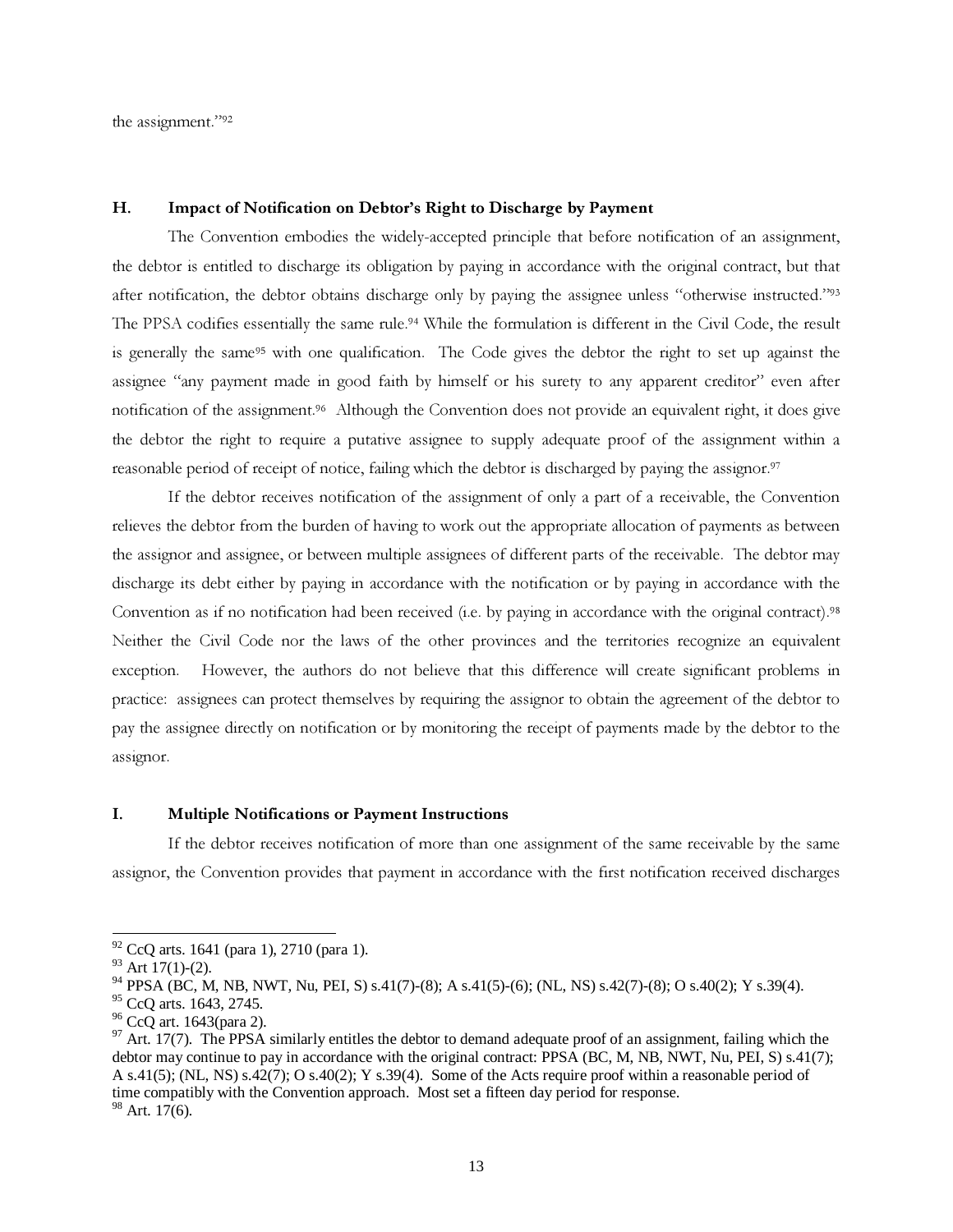the debtor. <sup>99</sup> This rule is designed to relieve the debtor from the burden of having to investigate the relative priority rights of competing claimants. The Convention also deals with the related issue of successive payment instructions relating to a single assignment: the debtor obtains a valid discharge if payment is made in accordance with the most recent payment instruction received from the assignee.<sup>100</sup>

The Convention also deals with multiple notifications in the case of subsequent assignments (i.e. subassignments in single chain). Here, the debtor is discharged only by payment in accordance with the notification of the *last* assignment.<sup>101</sup> In cases of doubt, the debtor can invoke her general right under the Convention to demand adequate proof of the assignment, and any chain of assignments, within a reasonable period of notification, failing which she is discharged by paying the assignor. 102

Neither the Civil Code nor the PPSA expressly address the question of discharge in the event that a debtor receives multiple notifications or payment instructions. 103

#### J. Assignee's Affirmative Liabilities to the Debtor under the Original Contract?

The Convention provides that the failure of the assignor to perform the original contract does not entitle the debtor to recover any contract payments already made to the assignee.<sup>104</sup> The purpose of this provision is to protect an assignee from a positive claim for reimbursement by the debtor in the event that the assignor fails to perform the original contract. In practice, the rule is intended to cover cases where the assignment involves a series of installment payments, and the debtor seeks to recover from the assignee an installment already paid (to either the assignee or the assignor) because of the assignor's failure to perform on the next installment. The operation of this provision is subject to any applicable consumer protection laws.<sup>105</sup>

It is unclear whether this provision of the Convention is compatible with Canadian laws; arguably it is not. The Civil Code provides that an assignment cannot render the debtor's obligations "more onerous";<sup>106</sup> this could be construed in a way that permits a claim for restitution against the assignee. In the common law provinces and the three territories, the position is also unclear. The Convention rule is arguably consistent with the common law position that an assignee acquires the assignor's rights, subject to the debtor's defences and rights of set-off as against the assignor, but is not affirmatively liable for the assignor's breaches.

<sup>99</sup> Art. 17(4).

 $100$  Art. 17(3).

 $101$  Art. 17(5).

 $102$  Art. 17(7). The PPSA similarly entitles the debtor to demand adequate proof of an assignment, failing which the debtor may continue to pay in accordance with the original contract: PPSA (BC, M, NB, NWT, Nu, PEI, S) s.41(7); A s.41(5); (NL, NS) s.42(7); O s.40(2); Y s.39(4). Some of the Acts require proof within a reasonable period of time compatibly with the Convention approach. Most set a fifteen day period for response.

<sup>&</sup>lt;sup>103</sup> Note, however, that a debtor who receives notice of a competing claim is entitled (but not required) to compel the parties to interplead with respect to their rights: see e.g. *Judicature Act*, R.S.A. 2000, c. J-2, s. 20; *Law and Equity Act*, R.S.B.C. s. 32; *Conveyancing and Law of Property Act*, R.S.O. 1990, c. C.34, s. 53.

 $104$  Art. 21.  $105$  Art 4(4).

<sup>106</sup> Art. 1637 CcQ.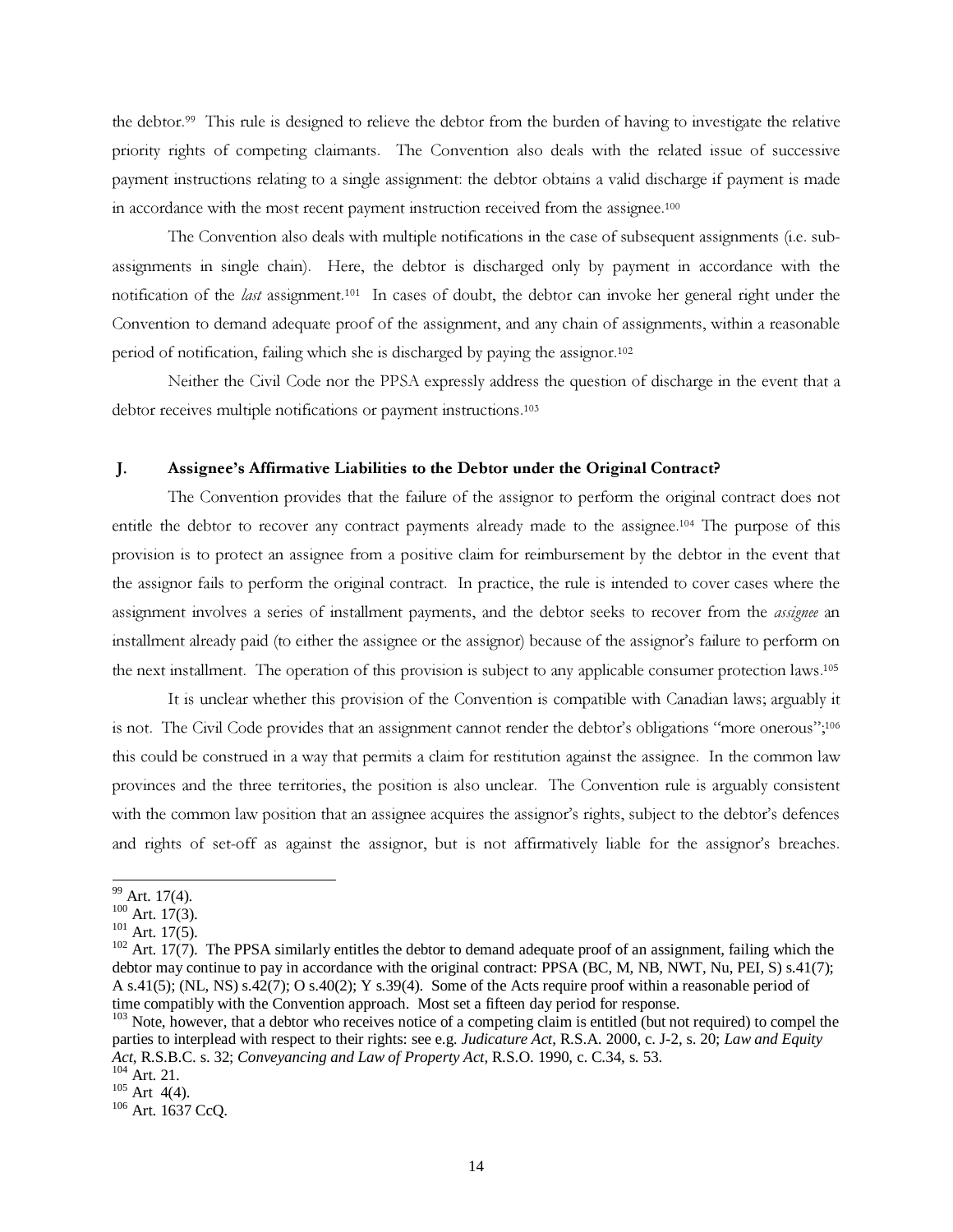However, it is arguably inconsistent with the position under the PPSA.<sup>107</sup>

### K. Automatic Transfer of Accessory Guarantees and Other Security Rights

The Convention provides that an assignment of a receivable transfers to the assignee any personal or property rights securing payment of the assigned receivable without the need for a new act of transfer. 108 Thus, if payment of the assigned receivable is guaranteed by a third person or is secured by a security interest in other property, the assignee automatically acquires the benefit of these accessory security rights.

The Convention policy on this issue is replicated in the Civil Code rule that the "assignment of a claim includes its accessories." <sup>109</sup> With respect to the other provinces and the territories, it is clear from the cases that the benefit of a guarantee or other security right may be assigned along with the guaranteed receivable.<sup>110</sup> In the absence of an express assignment, it may still be possible for the assignee to establish as a matter of contractual construction that the assignment of the receivable incorporated an assignment of any accessory security rights.<sup>111</sup> Thus, the Convention rule departs from the common law approach only to the extent that it transforms a rule of construction into a rule of law.

### IV. ANTI-ASSIGNMENT CLAUSES AND CHOICE OF LAW FOR PRIORITY

#### A. Contractual Restrictions on Assignment of Receivables and Accessory Security Rights

Under the Convention, an assignment of a receivable is effective even if a term in the original contract purports to prohibit or restrict its assignment (an anti-assignment clause).<sup>112</sup> The debtor retains a right of action against the assignor for breach of the term, but the assignment itself is valid, both as between the parties, and as against the debtor. This scope of application of this provision of the Convention is limited to what might loosely be called ordinary trade receivables.<sup>113</sup> For other categories of receivables, law outside

<sup>107</sup>The PPSA provides that the assignee is subject to all the *terms* of the original contract and all defences or *claims* arising therefrom (emphasis added): see.PSA (A, BC, M, NB, NWT, Nu, PEI, S) s.41(2); (NL, NS) s.42(2); O s.40(1); Y s.39(1). The Ontario branch of the Canadian Bar Association has recommended that the Ontario PPSA be amended to confirm that the Act is not intended to alter the common law position relieving the assignee from affirmative liabilities to the debtor: *Submission to the Minister of Consumer and Commercial Relations Concerning the Personal Property Security Act* (Toronto: Canadian Bar Association – Ontario, 21 Oct 1998) at 18-19.

 $108$  Art. 10(1).

<sup>109</sup> CcQ art. 1638.

<sup>110</sup> See e.g. *West v. Soon* (1915), 9 W.W.R. 644 (Sask. C.A.).

*<sup>111</sup> Re Hallett & Co.*, [1894] 2 Q.B. 256 (C.A.).

 $112$  Art. 9. Art. 18(3) further confirms that breach by the assignor of an anti-assignment clause does not constitute a defence or give rise to a right of set-off if the assignee claims payment of the receivable from the debtor. Note that the debtor's personal rights of action against the assignor do not include the right to avoid the original contract on the sole ground of the breach of the anti-assignment agreement and the assignee is not liable towards the debtor on the sole ground that it had knowledge of the anti-assignment agreement between the assignor and the debtor: art. 9(2).

 $113$  The application of art. 9(3) is expressly limited to assignment of receivables arising from the following types of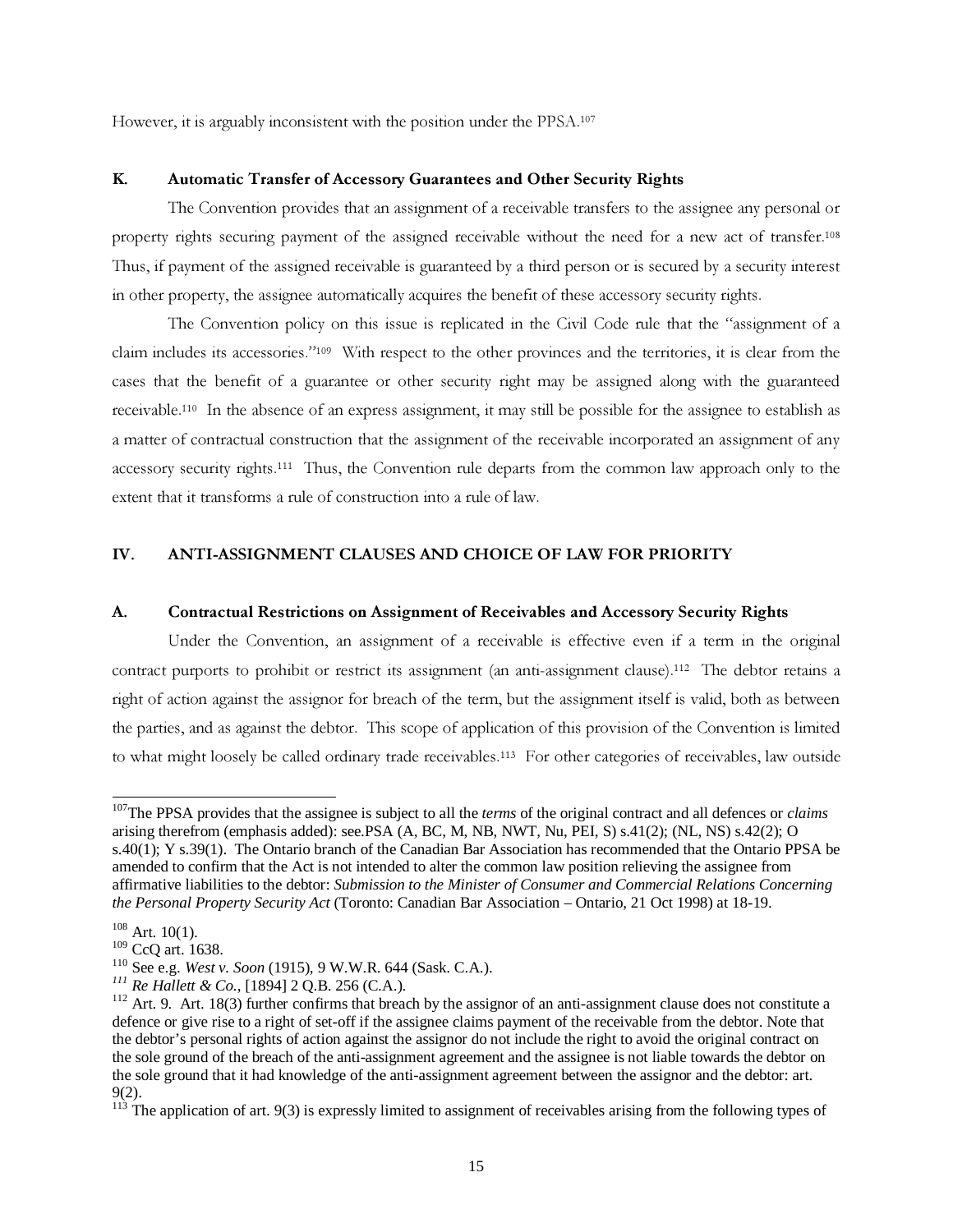the Convention will continue to determine the effects of an anti-assignment clause.

The Convention policy reflects the general position under most versions of the PPSA except for assignments of parts of receivables where the common law position continues to apply.<sup>114</sup> In Ontario, and with respect to assignments excluded from the PPSA in the other PPSA jurisdictions, the common law rule applies. At common law, an assignment in breach of an anti-assignment clause is still valid as between the parties, but cannot be enforced by the assignee directly against the debtor.<sup>115</sup> However, the Ontario Branch of the Canadian Bar Association has recommended amendments designed to bring the Ontario PPSA into conformity with the more liberal policy found in the other Acts on this point.<sup>116</sup>

The Convention rule arguably reflects the position in Quebec. The validity and effects of antiassignment clauses are not addressed explicitly in the Code. However, there is strong support in the doctrine for the position that an assignment in breach of an anti-assignment clause is nonetheless effective against the debtor by virtue of the long-standing Code policy against restraints on the alienation of property.<sup>117</sup>

As noted earlier, the Convention provides that an assignment of a receivable automatically transfers to the assignee any personal or property rights securing payment of the assigned receivable.<sup>118</sup> The Convention further provides that the automatic transfer remains operative, where the assignment involves ordinary trade receivables, notwithstanding an anti-assignment clause in any agreement between the assignor and the debtor or the person granting the accessory security right.<sup>119</sup> The debtor retains a right of action against the assignor for breach of the anti-assignment clause, but the transfer of the accessory security right is effective, both as between the assignor and assignee, and as between the assignee and the debtor.<sup>120</sup>

The Convention rule on this point departs from the existing law in the common law provinces and the territories, and arguably also in Quebec. However, the authors are of the view that it represents a natural and useful extension of the policy against contractual restrictions on the alienation of trade receivables.

 $120$  Arts. 10(3), 18(3).

transactions: the supply or lease of goods or services other than financial services; construction contracts; contracts for the sale or lease of real property; credit card transactions; the sale, lease or licensing of intellectual property or information; and close-out payments under multi-party netting arrangements.

<sup>114</sup> PPSA (BC, M, NB, NWT, Nu, PEI, S) s.41(9) A s.41(7); (NL, NS) s.42(9).

<sup>115</sup> See *Rodaro v. Royal Bank of Canada* [2000] [QL] O.J. 272, approving *Yablonski v. Cawood* (1997), 143 D.L.R. (4th) 65 at 76 (Sask. C.A.) (which held that even if a contract contains a prohibition on assignment, the assignment is still effective as between assignor and assignee; such a prohibition merely prevents the assignee from having direct recourse against the non consenting party to the assigned contract). These cases reflects the position under the English common law: see Roy Goode, *Commercial Law*, 2d ed. (Penquin: 1995) at 815-16 and footnote 42.

<sup>116</sup> See *Submission to the Minister of Consumer and Commercial Relations Concerning the Personal Property Security Act* (Toronto: Canadian Bar Association – Ontario, 21 Oct 1998) at 19-20.

<sup>&</sup>lt;sup>117</sup> CcO arts. 1212-1217. See Louis Payette, "Les Sûrétes Réeles dans le Code Civil du Québec" Cowansville (QC): Editions Yvon Blais, 2nd ed. at , 25ff, 45ff and 451ff). This is the theory in France and Italy : see Hein Kötz, "Rights of Third Parties: Third Party Beneficiaries and Assignment" Chap 13, Vol VII, *International Encyclopedia of Comparative Law* (J.C.B. Mohr (Paul Siebeck), Tübingen, and Martinus Nijhoff, Dorderecht, Boston, Lancaster: 1990) at 64-65.

 $118$  Art. 10(1).

 $119$  Art. 10(2), 10(4).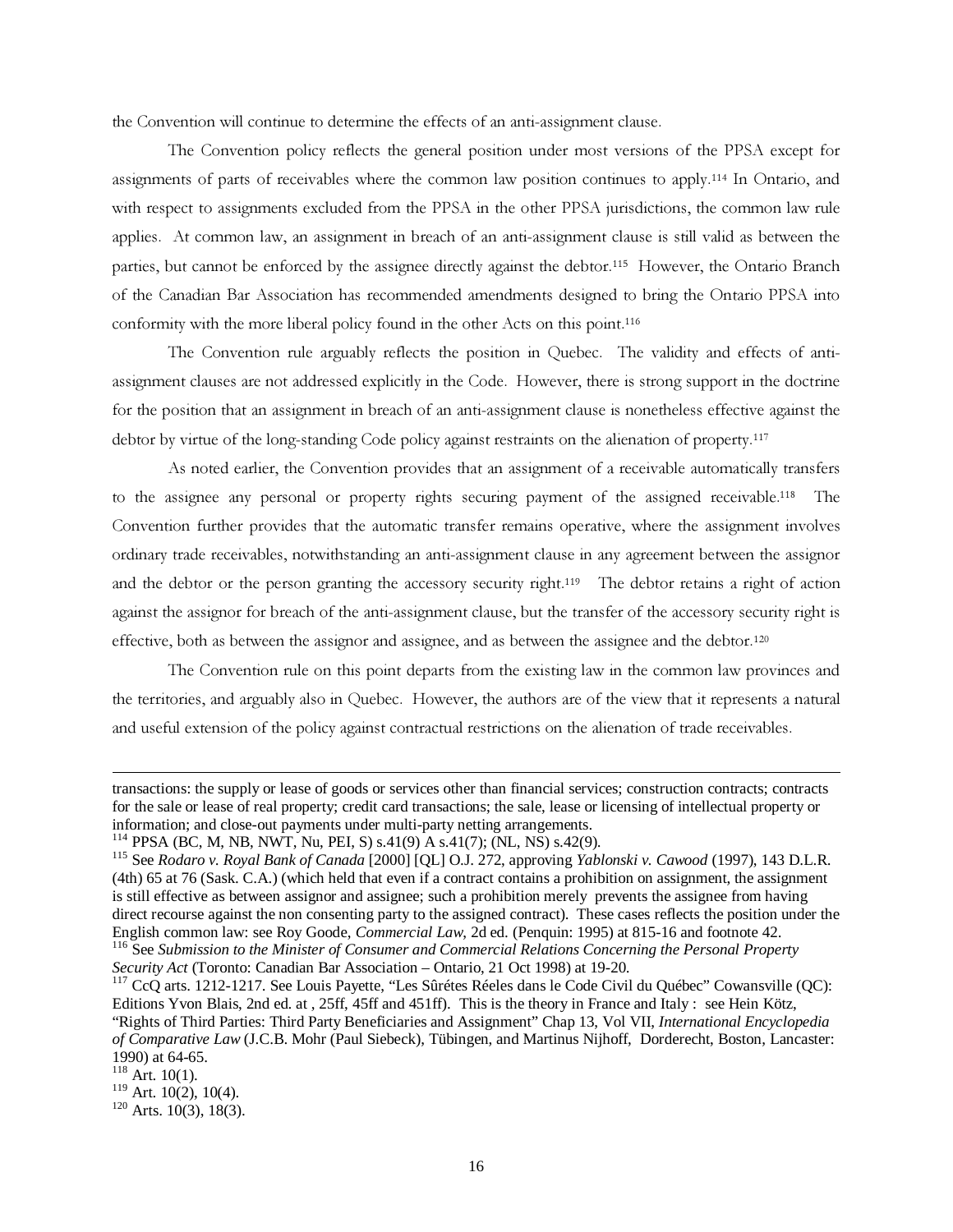#### Recommendation

At its 2003 meeting, the Uniform Law Conference of Canada adopted the following recommendations (the language of which has been adapted to conform to the terminology used in this Report):

- That the Ontario PPSA be amended to recognize the effectiveness of an assignment of receivables as against the debtor notwithstanding the presence of an anti-assignment clause in the original contract giving rise to the receivable;
- That the other versions of the PPSA be amended to expressly confirm the effectiveness of an assignment of parts of a receivable notwithstanding the presence of an anti-assignment clause in the original contract giving rise to the receivable;
- That the Civil Code be amended to expressly confirm the effectiveness of an assignment of receivables, notwithstanding the presence of an anti-assignment clause in the original contract giving rise to the receivable.

Adoption of these recommendations would bring the PPSA and the Civil Code into line with the Convention rule on anti-assignment clauses while also achieving their initial objective of promoting harmonization within Canada. The authors therefore recommend implementation of these recommendations as a prelude to the implementation of the Convention.

The authors further recommend that the PPSA be amended to provide that the assignment of a receivable automatically carries with it the transfer of any accessory security rights, and that both the PPSA and the Civil Code be amended to provide that such a transfer is effective notwithstanding the presence of an anti-assignment clause in anyagreement between the assignor and the debtor or third party guarantor or secured creditor.

### B. Law Applicable to Priority

The priority of an assignee's interest in receivables against competing claimants is the single issue on which there is the greatest disharmony in assignment law among legal systems. Virtually all regimes adopt a first-in-time rule, at least as a starting point, but differ on the relevant event.<sup>121</sup> Some require notice of an assignment to be registered in a public registry to take effect against third parties, with ranking against competing claimants generally dependant on the time of registration (this of course is the general rule in the Canadian provincial and territorial regimes). In others, priority turns simply on when the assignee reached agreement with the assignor. In still others, an assignment is not effective against third parties until the debtor is either notified of or accepts the assignment, and the first assignee to give notice prevails. Even among jurisdictions that adopt the same general theory, there is considerable variation on the qualifications and exceptions.

The Working Group charged with preparing the Convention initially explored the possibility of a registration-based substantive priority rule backed by an international assignments registry. However, it became apparent that this solution was unworkable in the absence of a multilateral consensus on a

<sup>121</sup> Hein Kötz, "Rights of Third Parties: Third Party Beneficiaries and Assignment" Chap 13, Vol VII, *International Encyclopedia of Comparative Law* (J.C.B. Mohr (Paul Siebeck), Tübingen, and Martinus Nijhoff, Dorderecht, Boston, Lancaster: 1990) at 93-99.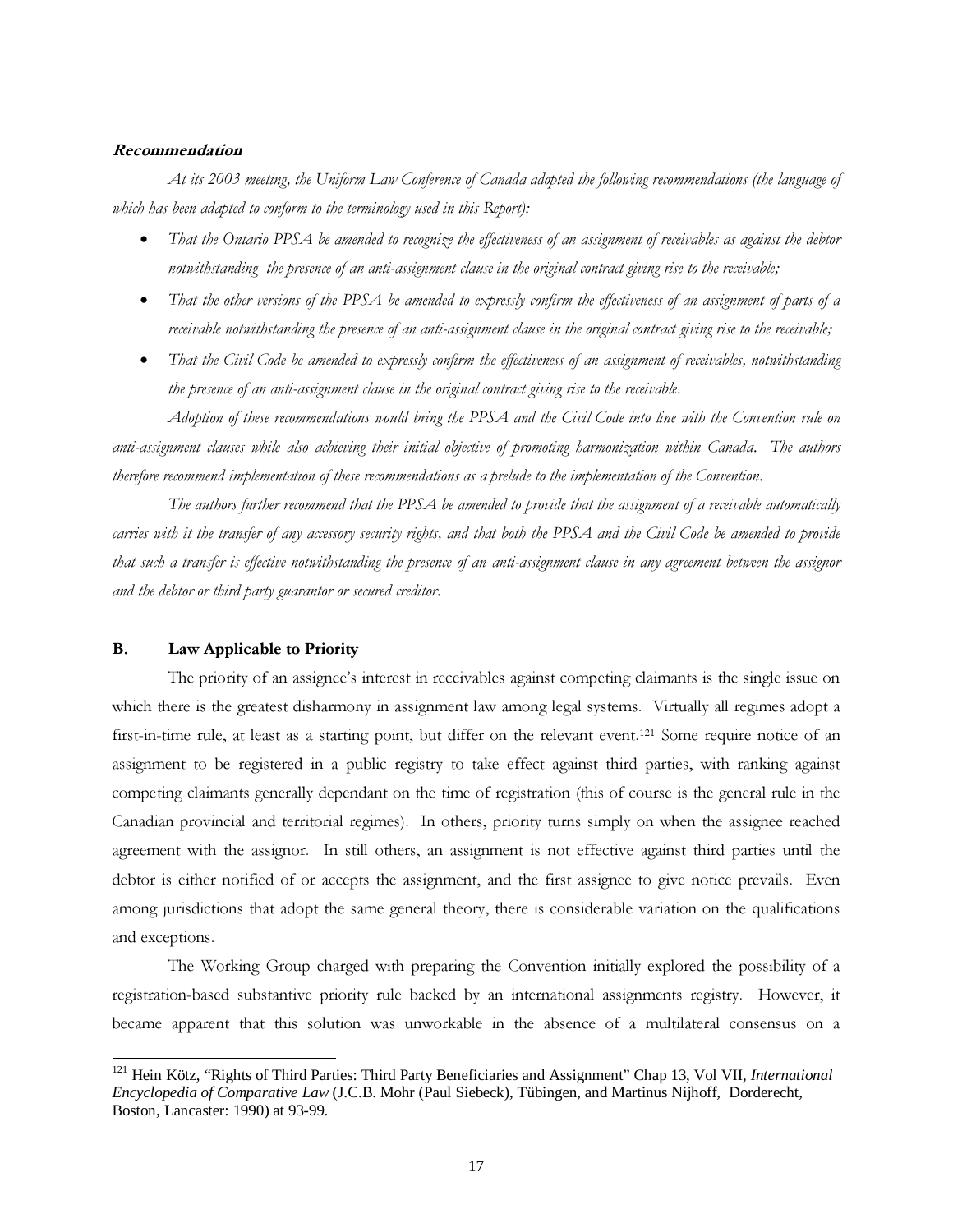registration based priority theory at the purely domestic level, and on the exceptions and qualifications that should be made to that theory.

Faute de mieux, the Convention instead seeks international uniformity at the choice of law level. The priority of an assignee's right in the assigned receivable against competing claimants is governed by the law of the State in which the assignor is located<sup>122</sup> subject to the preservation of statutory non-consensual preferences applicable under the law of the forum in which insolvency proceedings are commenced.<sup>123</sup> The practical demands of modern receivables financing informed this solution. Application of the assignor's law is the only approach capable of supplying a single predictable governing law for the global assignment of multiple receivables owing by debtors in different states and for the assignment of future receivables.

The Convention defines the range of issues captured by the concept of "priority" in broad terms to include publication and perfection and all issues relating to the determination of the proprietary status of the assignee's rights.<sup>124</sup> "Competing claimant" is likewise broadly defined to include competing assignees, a creditor of the assignor, and the assignor's insolvency administrator. <sup>125</sup> For the purpose of identifying the law of the assignor's location, the Convention deems an assignor to be located at its place of business or at her habitual residence in the rare case of an assignor without a place of business.<sup>126</sup> An assignor with places of business in more than one state is deemed to be located in the state where its central administration is exercised.<sup>127</sup>

The Convention rule is generally compatible with the PPSA<sup>128</sup> with three exceptions.

First the PPSA refers the priority status of the interest of an assignee of "chattel paper" who has taken possession of the paper to the law of the jurisdiction where the paper is located.<sup>129</sup> "Chattel paper" in the parlance of the PPSA refers to a document that evidences both a security interest in or a lease of goods

 $122$  Art. 22.

 $123$  Art 23(3) provides that if an insolvency proceeding is commenced in a State other than the State in which the assignor is located, any preferential right that arises, by operation of law, under the law of the forum State and is given priority over the rights of an assignee in insolvency proceedings under the law of that State may be given priority notwithstanding that the law governing issues of priority is generally the law of the location of the assignor.

 $^{124}$  Art. 5(g) defines "priority" to mean "the right of a person in preference to the right of another person and, to the extent relevant for such purpose, includes the determination whether the right is a personal or a property right, whether or not it is a security right for indebtedness or other obligation and whether any requirements necessary to render the right effective against a competing claimant have been satisfied."

<sup>&</sup>lt;sup>125</sup> Art. 5 (m) defines "competing claimant" as follows: "Competing claimant means: (i) Another assignee of the same receivable from the same assignor, including a person who, by operation of law, claims a right in the assigned receivable as a result of its right in other property of the assignor, even if that receivable is not an international receivable and the assignment to that assignee is not an international assignment; (ii) A creditor of the assignor; or (iii) The insolvency administrator.".

 $126$  Art. 5(h).

 $^{127}$  Id.

<sup>&</sup>lt;sup>128</sup> PPSA (A, BC, M, NB, NWT, Nu, O, PEI, S) s. 7(2); (NL, NS) 8(2); Y s. 6(1). Although the PPSA uses the term "chief executive office" in determining the location of an assignor with a place of business in more than jurisdiction, this concept is synonymous with the "centre of administration" test used by the Convention. 129 PPSA (A, BC, M, NB, NWT, Nu, O, PEI, S) s. 5(1); (NL, NS) 6(1); Y s. 4(1).1).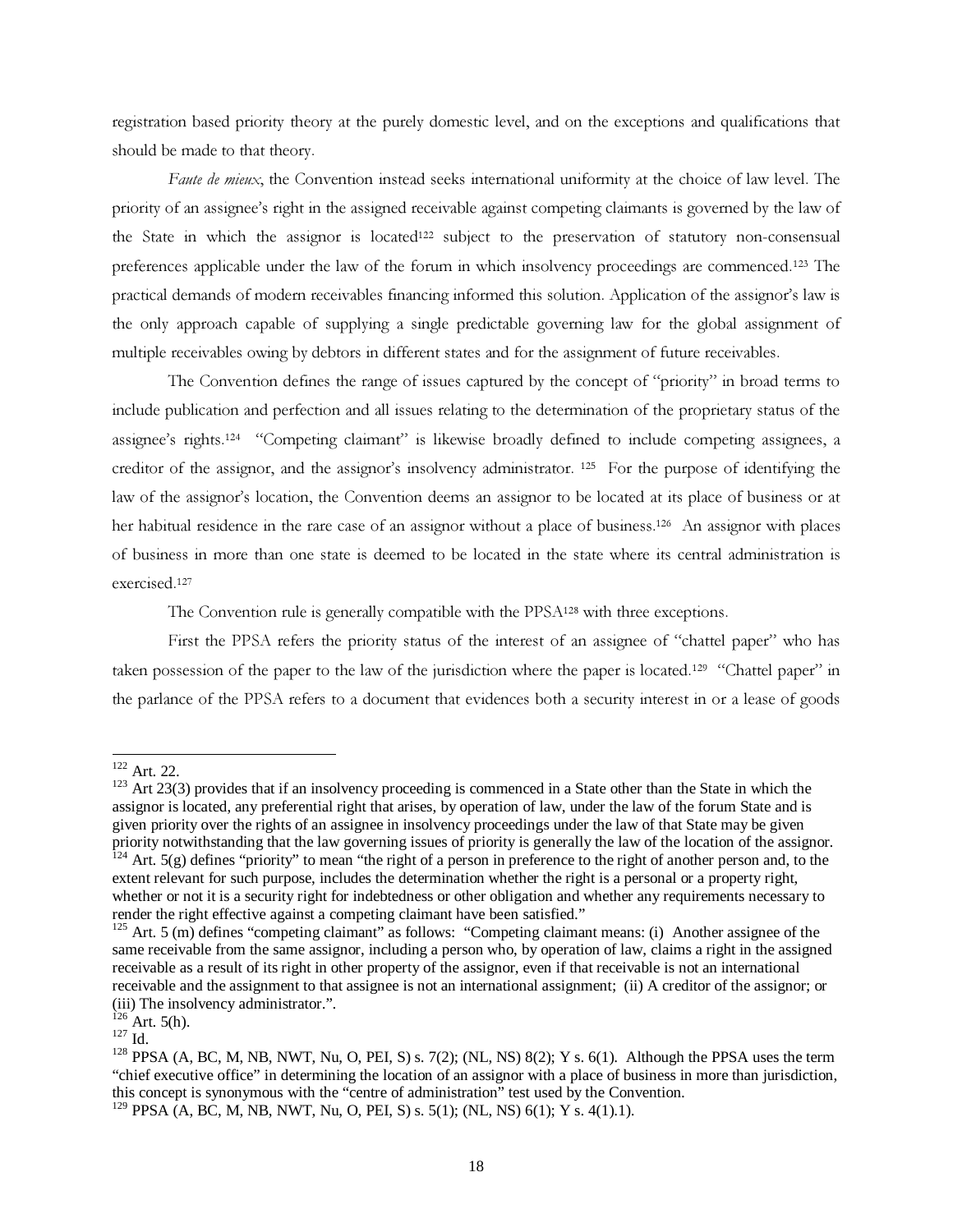and the monetary receivable associated with that security interest or lease.<sup>130</sup> The most common situation in which chattel paper arises is where goods are sold on credit under a retention of title contract or leased under a long term lease. The contracts used in these transactions are chattel paper under the PPSA and are subject to special perfection and priority rules that are inapplicable to ordinary receivables, including the lex rei sitae choice of law rule for priority where the assignee is in possession of the chattel paper.

The concept of "chattel paper" as a separate category of property – and the special priority status given to an assignee in possession - is unique to the PPSA and Article 9 of the Uniform Commercial Code in the United States from which it is derived. Neither the common law nor the law of any other jurisdiction including Quebec accords any special preferential status to an assignee of a receivable derived from the sale or lease of goods who happens to take possession of the underlying contracts with the original debtor. Consequently, incorporation of the PPSA (and Article 9) rule in the choice of law regime of the Convention was not a workable proposition.

The authors do not believe that this conflict between the Convention and the PPSA approaches to receivables that arise from chattel paper should negatively influence the decision on implementation. Because the special PPSA choice of law rule for chattel paper departs from widely-accepted rules of private international law, it has limited application as a practical matter: assignees cannot place any reliance on it in the cross-border context unless the litigation takes place in a PPSA or Article 9 jurisdiction and the lex rei sitate is also a PPSA or Article 9 jurisdiction.

The second exception is found only in the non-Ontario versions of the PPSA. Where the jurisdiction in which the assignor is located does not have a public registry system for disclosing assignments, the assignee must comply with the perfection requirements imposed by the PPSA of the enacting jurisdiction.<sup>131</sup> Failure to comply does not affect perfected status. However, the assignee's interest is subordinated to any third party interest acquired in the receivable if the assigned receivable was payable in the enacting province at the time the third party acquired its interest.

The third exception is also found only in the non-Ontario versions of the PPSA. Whereas the Convention,<sup>132</sup> (in company with the Ontario PPSA, the Civil Code<sup>133</sup> and Article 9134) rejects the doctrine of renvoi, the non-Ontario versions of the PPSA treat a reference to the law of the jurisdiction in which the assignor is located as including a reference to the choice of law rules of that jurisdiction.<sup>135</sup>

Turning to the Civil Code, it conforms to the Convention approach in referring issues of priority to

 $^{130}$  PPSA (A, BC, NWT, N, O, Y) s. 1 (1); (M, NB, PEI) s. 1; (NL, NS) s. 2; S s. 2(1).

 $^{131}$  PPSA (A, BC, M, NB, NWT, Nu, PEI, S) s. 7(4); (NL, NS) 8(4); O no equivalent provision; Y s. 6(4).

 $132$  Art. 5(i) of the Convention defines "law" to mean "Law" to mean "the law in force in a State other than its rules of private international law."

<sup>&</sup>lt;sup>133</sup> CcQ art. 3080.

<sup>&</sup>lt;sup>134</sup> All of the choice of law rules of Article 9 refer to "the local law" of the designated jurisdiction: §9-301–§9-306.

<sup>135</sup> PPSA (A, BC, M, NB, NWT, Nu, O, PEI, S) s. 7(2); (NL, NS) 8(2); Y s. 6(1).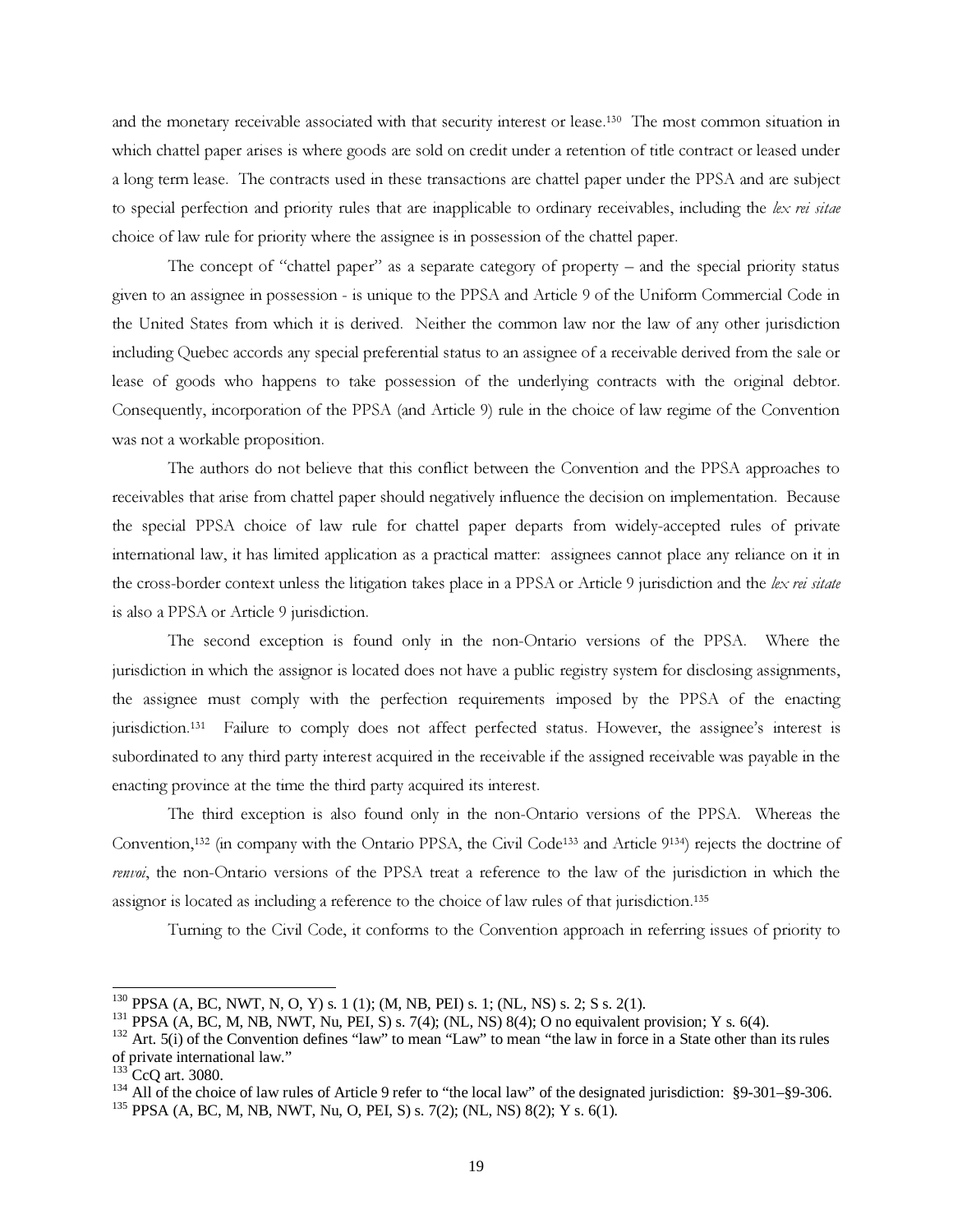the law of the assignor's location but only for hypothecary assignments.<sup>136</sup> Outright assignments are governed by the traditional lex rei sitae rule.<sup>137</sup> Assuming the lex rei sitae of the receivable is conceived in traditional terms as denoting the law of the location of the debtor on the assigned receivable, this leads to the possibility of different and potentially conflicting laws being applied to the priority status of an assignee by way of security and an assignee who purchases receivables outright.

The Civil Code differs from the PPSA and the Convention in another respect. In defining the location of the grantor, the Code uses the concept of domicile. In the case of an individual, domicile equates with habitual residence.<sup>138</sup> In most situations, application of the law of habitual residence will not produce different results than under the PPSA or the Convention. However, for legal persons, the Code defines domicile by reference to the place in which the legal person maintains its head office.<sup>139</sup> In practice, this is often referred to as the registered office test, in view of the fact that corporations are generally required to designate a head office in their publicly filed constitutive documents. The registered office test is not the same as the centre of administration test used by the Convention and the PPSA. The former is an objective test; the latter depends on factual evidence on where the day to day administration of the business of the assignor is carried out.

#### Recommendation

At its 2003 meeting, the Uniform Law Conference of Canada adopted recommendations that the choice of law provisions of the PPSA and the Civil Code be amended to provide as follows (the wording has been adapted to conform to the terminology used in this Report):

- That an assignor enterprise constituted under the law of a foreign country be considered to be located in the jurisdiction where its "chief executive office" (centre of administration) is located;
- That the location of an assignor enterprises constituted under federal or provincial or territorial law be determined according to a test akin to the registered office test in the Civil Code;
- That the Civil Code be amended to extend the choice of law rule applicable to hypothecs of receivables to outright assignments of receivables;
- That the non-Ontario versions of the PPSA be amended to provide that a reference to the law of the jurisdiction in which the debtor is located is limited to the internal rules of that jurisdiction and does not include its conflict of law rules.

Adoption of these recommendations would bring the choice of law regimes of the PPSA and the Civil Code into general alignment with the Convention regime while also achieving their initial objective of promoting harmonization within Canada.

<sup>&</sup>lt;sup>136</sup> CcQ Art. 3105 (para 1)..

<sup>137</sup> In the absence of a more specific rule for outright assignments, the general *lex rei sitae* rule in art. 3097 of the Code applies by default.

<sup>138</sup> Art. 75 CcQ.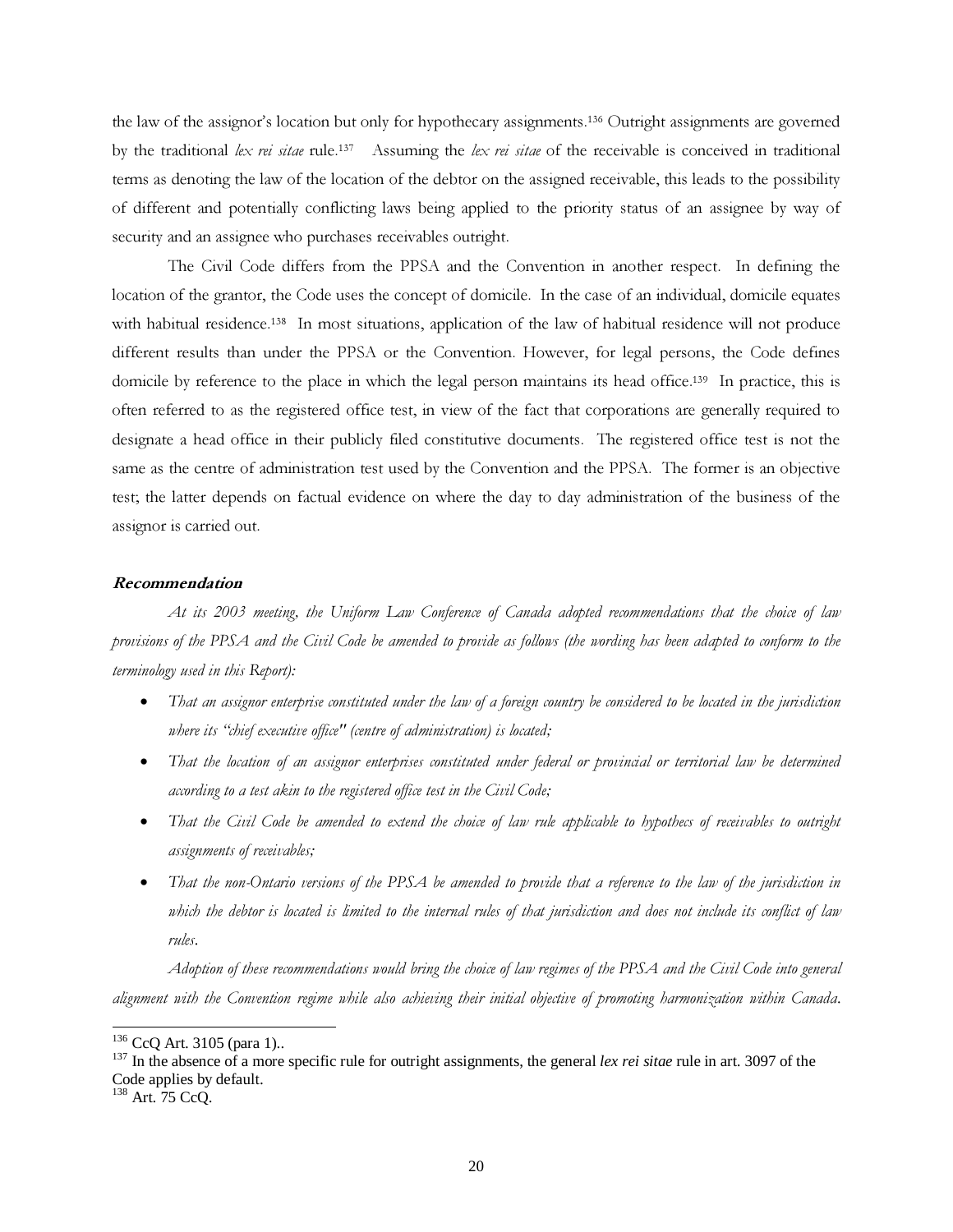The authors therefore recommend implementation of these recommendations as a prelude to the implementation of the Convention.

It should be noted here that the Convention accommodates the possibilityof having a different internal choice of law rule for states organized on federal lines of the kind contemplated by the second bulleted recommendation above. States are permitted to specify different intra-state location rules by declaration under the Convention.<sup>140</sup> The authors recommend that such a declaration be made by Canada.

### V. OPTIONAL PROVISIONS OF THE CONVENTION

### A. Chapter V on the Conflict of Laws

Chapter V of the Convention incorporates a "mini-convention" on the choice of law rules applicable in the receivables financing context. In addition to replicating the choice of law rule for priority<sup>141</sup> addressed above, Chapter V provides guidance on the law applicable to three additional sets of issues.

For issues relating to the contractual rights and obligations of the assignor and assignee *inter se*, the Convention adopts the principle of party autonomy. The assignor and assignee are free to select the governing law.<sup>142</sup> In the absence of a choice, the applicable law is that of the State with which the contract of assignment is most closely connected.<sup>143</sup>

For issues relating to the form of the contract of assignment, the Convention adopts a facilitative choice of law rule.<sup>144</sup> If the contract is concluded between parties located in the same State, it is formally valid if it meets the form requirements of its proper law or of the law of the state in which it is concluded. If the parties are resident in different states, the contract is formally valid as long as it conforms either to its proper law or to the law of either of the States in which the parties are located. The application of this rule is explicitly confined to issues of formal validity as they relate to the assignment contract between the parties. Failure to comply with the formality rules of the law of the assignor's location may still lead to invalidation of the assignee's interest as a property right to the extent these rules are interpreted as relating to priority under the Convention's expansive concept of "priority".<sup>145</sup>

For issues related to the relationship between the assignee and debtor, the applicable law is the law

<sup>139</sup> Art. 307 CcQ.

 $140$  Art. 36.

<sup>&</sup>lt;sup>141</sup> Art. 30

 $142$  Art. 28(1).

 $143$  Art. 28(2).

<sup>144</sup> Art. 27.

 $145$  Art. 5(g). For example, the Civil Code requires a hypothec to be in writing on pain of absolute nullity and the PPSA requires that a security agreement (deemed to include an outright assignment of receivables) be reduced to writing in order for the security agreement to be effective against third parties: CcQ art. 2696; PPSA (A, BC, M, NB, PEI, Nu, NWT, S) ss. 12(1)(c), 10(1); (NL, NS) s. 13(1)(c), 11(1); O s. 11(2)(c), 11(1); Y s. 13(1)(c), 8(1). Since these types of formality requirements go the proprietary effectiveness of the assignee's interest, they would fall within the choice of law rule applicable to issues of priority as opposed to the choice of law rule governing the formalities of the assignment contract.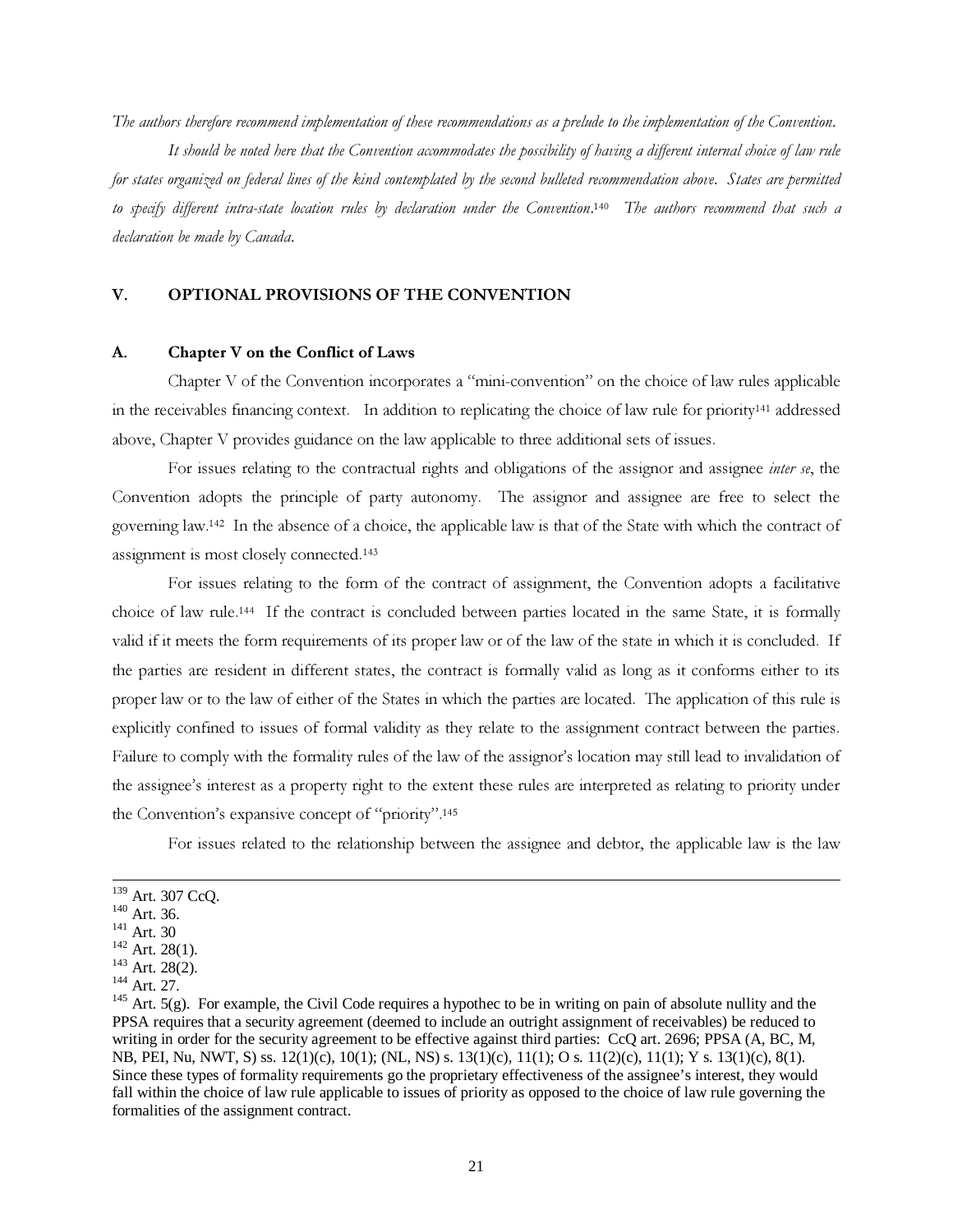governing the original contract between the assignor and the debtor.<sup>146</sup> The Convention identifies the following issues as falling within the scope of that rule: the effectiveness of contractual limitations on assignment as between the assignee and debtor, the relationship between the assignee and the debtor, the conditions under which the assignment can be invoked against the debtor, and any question relating to whether the debtor's obligations have been discharged.

For assignments within the direct scope of the Convention, Chapter V plays only a supplementary or 'gap filling' role.<sup>147</sup> It operates to designate the law applicable to those matters for which the main body of the Convention does not supply a direct solution, either expressly or by appealing to the general principles on which it is based.<sup>148</sup> As this Report has shown, the main body of the Convention provides a substantive rule for most important issues that might arise between the assignor and the assignee, and between the assignee and the debtor; it also provides a choice of law rule for priority against competing claimants. Consequently, Chapter V is intended to play only a very limited role in the case of assignments within the direct scope of the Convention.

For assignments falling outside the Convention, for example, because the assignor is not located in a contracting state or the issue relates to the debtor's rights and the debtor is not located in a Contracting State,<sup>149</sup> Chapter V adds a second layer of international harmony by providing a uniform conflicts regime to determine the applicable substantive rules.<sup>150</sup>

#### Recommendation:

The "mini-convention" on conflict of laws contained in Chapter  $V$  of the Convention is subject to an opt-out by Contracting States. The authors recommend against opting out. Part IV of the Report already has shown that the approach taken by the mini-convention to choice of law for priority is generally compatible with the Code and PPSA approaches and with reform recommendations previously adopted by the ULCC. The additional choice of law rules for the assignment contract and for assignee-debtor relations set out in the mini-Convention are compatible with the Civil Code provisions on the same issues<sup>151</sup> and are not incompatible with the position in the other provinces and the territories albeit that the rules are underdeveloped.<sup>152</sup> Thus, adoption of Chapter V of the Convention would serve to modernize and clarify the common law rules, while also bringing about greater certainty with respect to the applicable law in the case of international assignments that fall outside the scope of the Convention.

<sup>146</sup> Art. 29.

 $147$  Art. 29.

 $148$  Arts. 26(b) and 7(2).

<sup>&</sup>lt;sup>149</sup> See the discussion on the scope of application of the Convention in Part II of this Report above.

 $150$  Arts. 26(a), 1(4).

<sup>151</sup> Arts. 3109, 3111, 3120 CcQ.

<sup>152</sup> See e.g. Rafferty ed., *Private International Law in Common Law Canada*, 2d ed. (Toronto: Emond Montgomery, 2003) at 783-787.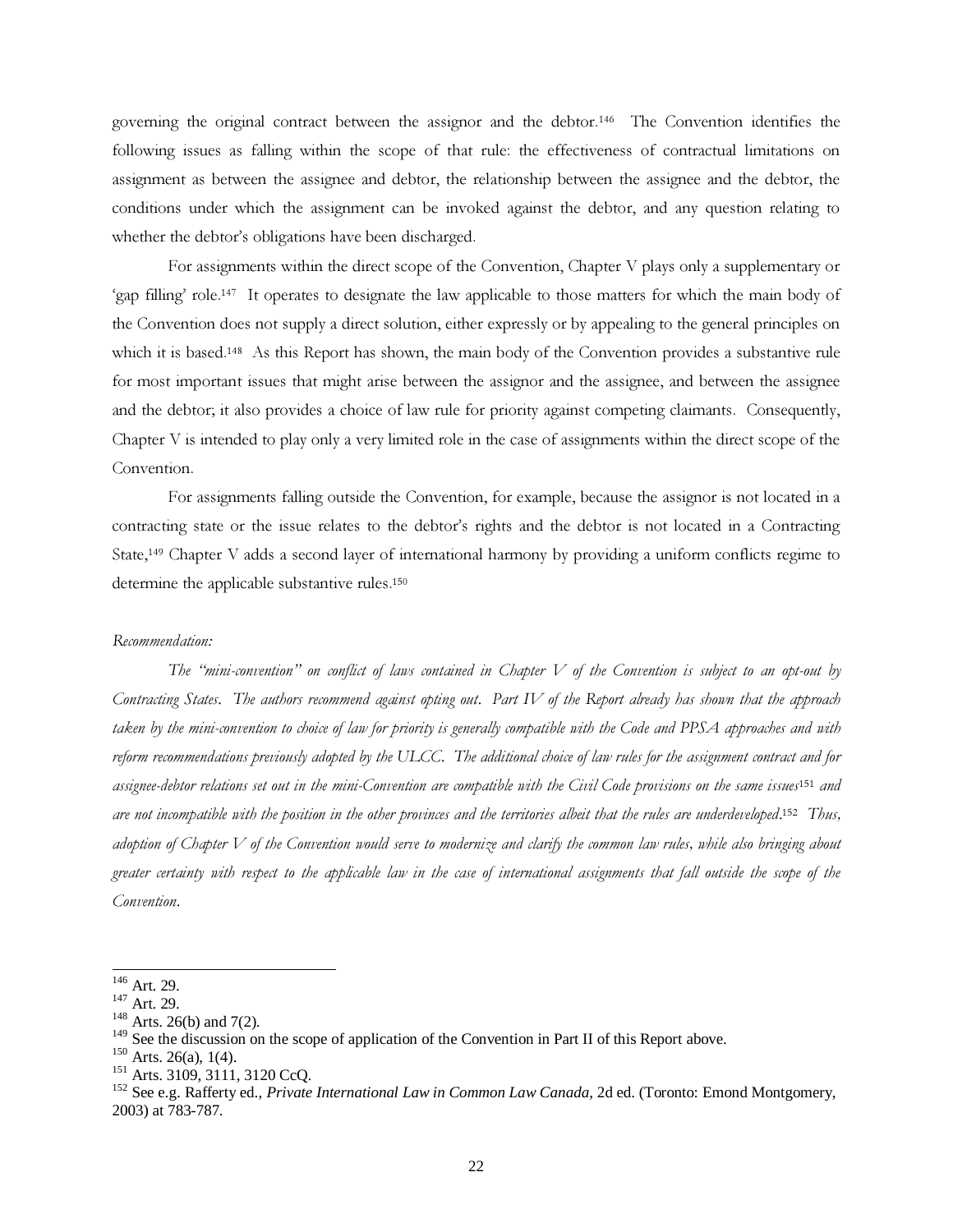### B. Convention Annex on Substantive Priority Rules

The Annex to the Convention enables states to declare that their substantive priority regimes, to the extent applicable under the choice of law rule of the Convention, will operate according to one of three theories:

- Section III of the Annex provides for priority based on the time of the contract of the assignment.
- Section IV provides for priority based on the time of notification of the assignment to the debtor.
- Section I provides for priority based on the time of registration; Section II provides for the possible future establishment of an international registry for the filing of data about assignments governed by the Convention. However, even if the registration-based priority option is selected, States are free to declare non-uniform exceptions pursuant to article 42, and may develop or designate a domestic registry for filing notices of assignments as a substitute for the international registry.

#### Recommendation

The Annex essentially codifies the current diversity in substantive priority regimes among different legal systems. Since it does nothing to achieve international substantive uniformity, and maycreate confusion in its interaction with Canadian provincial and territorial secured transactions laws, the authors recommend against opting into the registration based priorityrule set out in the Annex.

#### VI. CONCLUSION

As matters presently stand, the development of an international receivables financing market is hindered by a lack of uniformity among the assignment laws of different states.<sup>153</sup> The Receivables Convention seeks to achieve global harmony through the establishment of uniform rules. This goal is reflected in the Convention's opening preamble:

### The Contracting States,

Reaffirming their conviction that international trade on the basis of quality and mutual benefit is an important element in the promotion of friendly relations among States,

Considering that problems created by uncertainties as to the content and the choice of legal regime applicable to the assignment of receivables constitute an obstacle to international trade,

Desiring to establish principles and to adopt rules relating to the assignment of receivables that would create certainty and transparency and promote the modernization of the law relating to assignments of receivables, while protecting existing assignment practices and facilitating the development of new

<sup>&</sup>lt;sup>153</sup>See generally Hein Kötz, "Rights of Third Parties: Third Party Beneficiaries and Assignment" Chap 13, Vol VII, *International Encyclopedia of Comparative Law* (J.C.B. Mohr (Paul Siebeck), Tübingen, and Martinus Nijhoff, Dorderecht, Boston, Lancaster: 1990) at 93-99.